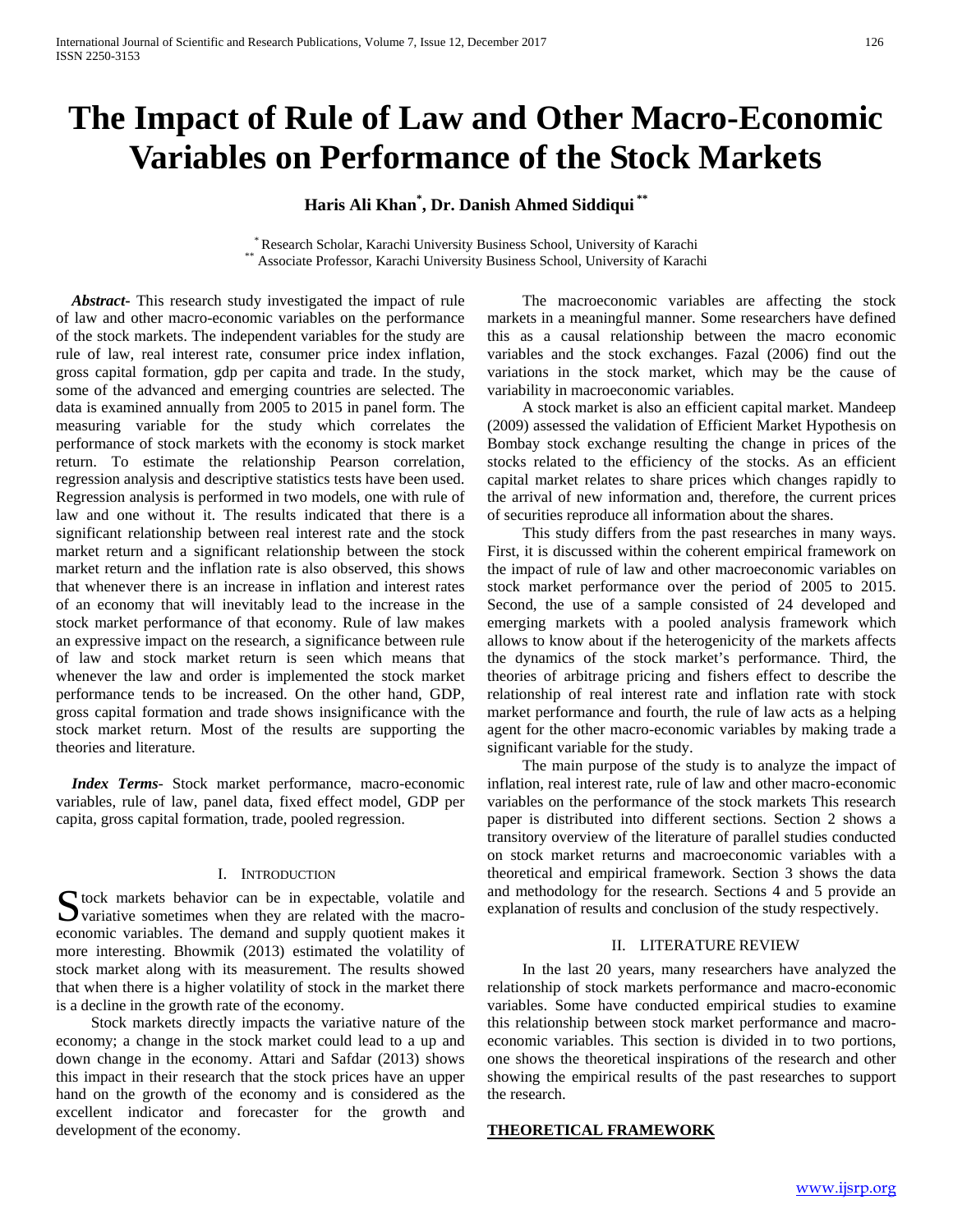# **FISHER'S EFFECT THEORY OF INTEREST RATES**

 The Fisher's effect theory of interest rates is substantial for explaining the inter relationship of inflation and interest rate in the research agenda. This effect states the relationship between inflation and interest rates which gives an impression that monetary policy should purely emphasize on supporting the expectations of inflation to keep real interest rate stable, strong and steady. This relays that the real interest rates fall as inflation rises or tends to, except the nominal rates which tends to increase at the same rate as inflation. This also results in performing savings and making investments. Cottrell (1994) also evaluated fisher's effect theory. The supposition about Fisher's theory (1930) is that all the capital circulates within the economy and its usage in the production course copiously. As no stock of capital is found so at a required real rate there is a rise or fall in the expected rate of inflation which leads to deal in with the increasing or decreasing the nominal rate of interest with the help of arbitrages between future and present cumulative income. If there is a rise in expected inflation this results in increasing the money supply which means that the aggregate real income grows more rapidly than the anticipated real sum of money which needs to be compensated. Thus, fisher's theory impacts both on the real interest rate as well as nominal interest rate.

## **ARBITRAGE PRICING THEORY**

 Arbitrage pricing theory is related to CAPM model which automatically involves the correlation of risk and return in an investment but both theories are not totally as same as it looks like because in arbitrage pricing theory macroeconomic variables independently performs a linear relationship between the returns of the portfolio and return of a single asset.

 Salman (2013) test the CAPM model on KSE 30 index using the Sharpe Lintner (1965) approach. The evidence does not validate standard CAPM model. As the measurement of stock exchange is frequently related to stock return with the concept of CAPM model. Stock exchanges are connected to portfolio's, so to measure its return or equity premium CAPM model theory is emboldened. In earlier studies, many works have been comprehended regarding to stock returns and macro-economic variables.

 Husam and Turgut (2009) studied the effects of macroeconomic factors on stock return, an evidence from Istanbul stock exchange. The independent variables are interest rate, unanticipated inflation, risk premium and trade and stock return is the dependent variable. The APT model, CAPM, correlation and regression models are used. The results indicated that inflation has significant relation with stock return. Risk premium and interest rate have significant impact on various portfolios of stock return. On the contrary, findings these results have week illuminating authority.

# **EMPIRICAL FRAMEWORK**

 In the past, so many researchers have tried to explain the impact of macro-economic variables on the stock exchanges of different countries. Mahmoud (2015) investigated the impact of macroeconomic variables on the stock market, the case study is taken from Tunisia and Egypt. The data was collected from January 1988 to January 2014. The results indicated a causal relationship between the macroeconomic variables and the stock markets. The variables are appropriately correlated with the stock markets of the emerging countries.

 Robert (2008) also conducted a study on effect of macroeconomic variables on stock market returns as a case study for four emerging economies (Brazil, Russia, India and China). The independent variables are trade and oil prices. Although the results are not showing signs of significance but it also indicated the less proficiency of the stock markets when related to these variables for the selected countries.

 Attari and Safdar (2013) shows in their research, the analysis of relationship between macroeconomic volatility and the stock market volatility an empirical evidence from Pakistan. An EGARCH model is used. The results estimated that the macroeconomic variables have wide effect on the stock prices

Joseph (2013) investigated the impact of changes in selected macroeconomic variables on stock prices of the Stockholm Stock Exchange (OMXS30). The results indicated that inflation and foreign currency depreciation have a significant negative effect on stock prices and the interest rate is negatively correlated to stock price change and is insignificant in the whole model. On the contrary, money supply is positively associated to stock prices even though is insignificant in study.

 Early studies by Fama and Schwert (1977) reassured that the macroeconomic variables eventually influence stock returns. This relationship continues furtherly when Booth (1997) and Chan (2003) present that trade, inflation rate, interest rate, foreign exchange reserves, money supply and industrial production index are the main factors that affect the stock market prices. Gjerde and Saettem (1999) study the relation between stock returns and macroeconomic variables in Norway. The study shows positive relationship with the economic development and stock returns but on the other hand showed a negative relationship between stock returns and inflation.

 Burton (2008) studied that interest rate measures the percentage reward a lender receives for deferring the consumption of resources until a future date. Thus, interest rate also plays a major role in financial enchantments and economic development. Interest rate always make an impact on stock exchanges because stock markets deal with the securities which are co related with the interest rates.

 Muhammad Gazi (2009) investigated a study on relationship between interest rate and stock price an empirical evidence from developed and developing countries. Fifteen countries are taken for the study. Panel regressions methods are used and the results showed that for most of the countries interest rate has significant negative relationship with share price but for some countries, a slight change in interest rate has showed significant relationship with changes of share price. So, in long run this will eventually make these countries stock markets healthier.

 Inflation acts as a discriminating variable when related to stock exchanges of any country. Ahmed (2015) conducted a study on inflation rate and stock returns: evidence from the Nigerian stock market. The results indicated that inflation has a negative and weak correlation with the stock returns in Nigerian stock market. It gradually makes impact when the stock prices variates.

 Yogaswari, Nugroho and Astuti (2012) estimate the relationship between macroeconomic variables and stock returns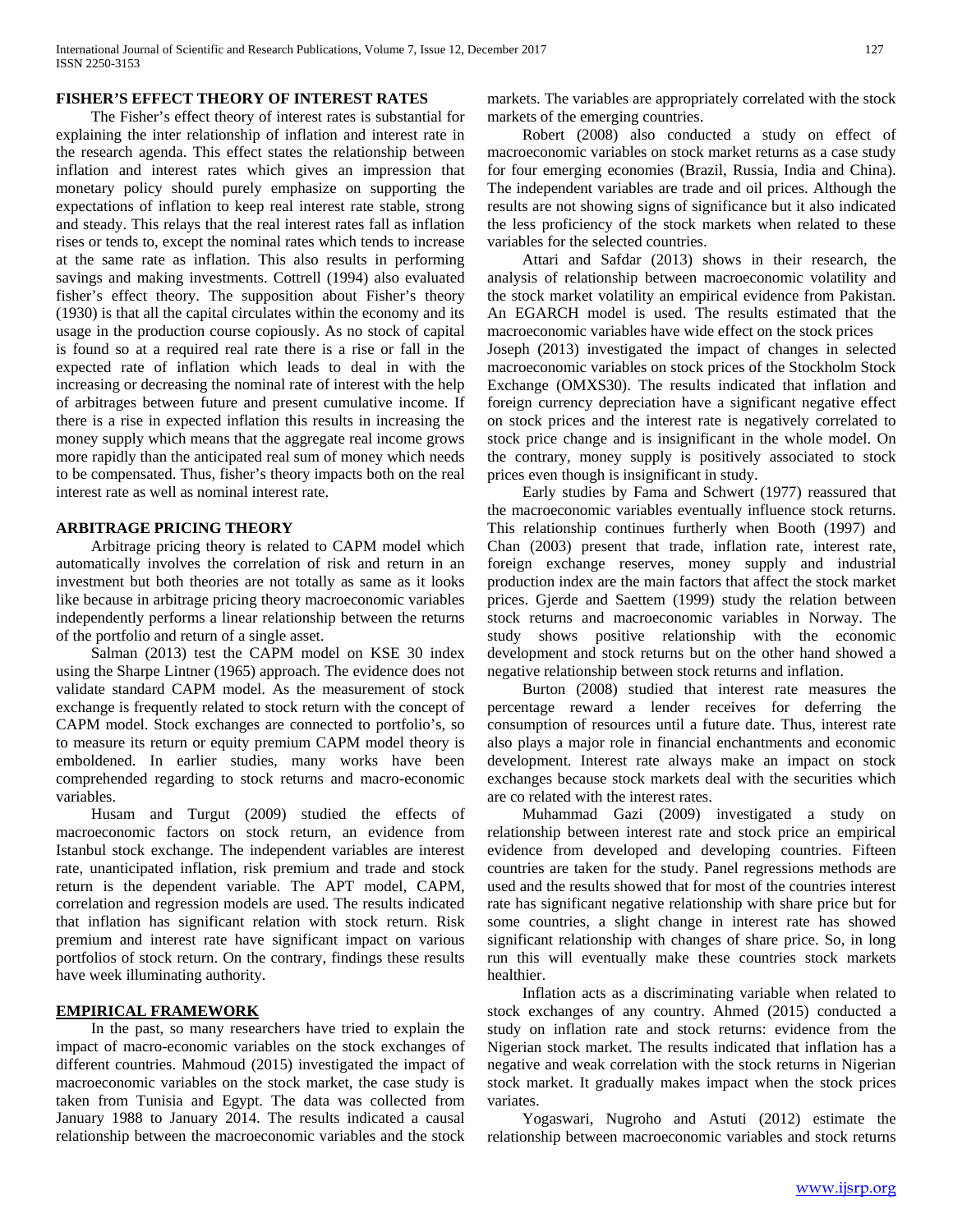in case of Indonesia. The research stated that the inflation, trade and interest rate have significant relationship with the stock exchange prices and inflation has positive effect while the interest rate volatility embraces negative impact on stock prices.

Zhong qiang (2014) performed a study on the impact of inflation on stock market in China. The data for the period is from 2001 to 2010. Vector Auto Regression is used to specify the significance of the variables. The result indicated that inflation has a very weak correlation with the stock prices of the Chinese stock exchange.

 Some studies showed that a well-developed financial structure of a country could led it to success, whether it is under developed, developed or over developed. Aroni (2011) uses the regression method for the estimation of the outcome of macroeconomic variables at stock returns in Kenya. The data was collected from 2008-2010. The result showed that the interest rate and trade have negative relationship to stock prices. Whereas inflation showed positive effect on stock prices.

 Bhattacharya et. al. (2001), analyzes the causal relationship between stock returns and macroeconomic variables in India and one of the variable is trade. The results shown that there is no causal relationship between the stock returns and variables.

 In general, the effect of trade on stock prices can be either a positive or a negative relationship. Based on Doong et al (2005) work, we assume the negative relationship is majorly beneficial for the study but not in all cases exceptionally. Mansor and Dinniah (2009) examined the relationship between stock return and macroeconomic variables an evidence from six Asian pacific countries. The results showed that there is a long run relationship between variables. In short run, all countries show identical exchanges except Thailand and Hong.

 Mgammal (2012) studied multiple variables (interest, trade and inflation rate) on stock prices. The study was conducted on United Arab Emirates (UAE) and Kingdom of Saudi Arabia (KSA) for the period of January 2008 to December 2009. The results showed that in short run, trade effect positively on stock market price index for United Arab Emirates while showing no significant relationship for Kingdom Saudi Arabia. The result also showed that in long run, trade influence negatively on stock market price index for United Arab Emirates.

 Singh and Mehta (2011) performs a study on macroeconomic factors and stock return; an evidence from Taiwan. The techniques of multiple regression, mean, variance, and the Kolmogorov D-statistic normality test are used. The results showed that GDP and trade effects all portfolios return positively, while trade, inflation rate and money supply have negative impact on returns.

 A study by Shawtari and Saleem (2015) explains the longterm relationship between macroeconomic variables and stock price. This study examines the long-term consistency between South Africa's stock index and nominated macroeconomic variables using vector error-correction models (VECM). The results indicated that these variables are co integrated with the stock prices in the long run.

 In the modern world, less effective governance might affect the firm's capability to remain operating in the long run. Some of the African countries proceeded over the last decades in standings of fair and competitive elections, but governments are unnecessarily stable and inefficient (EIU, 2012). The rule of law

must be recognized to ensure a long-term relationship with the stock market.

 In North Africa authoritarianism was challenged later the 2011 Arab Mainspring and current takeovers. However, new governments in these countries are unnecessarily firm and may face trials in making effective and efficient political and economic institutions all over the north (Aon, 2013). So, the business firms should face uncertain legal and regulatory systems, new contract specifications, sovereign debt problems or political interference risks (Aon, 2013).

 La Porta et al. (1997) shows effect of law and administration on the stock market return. The economies should provide legal investors to the stock market by legal enforcements and legal rights prosecutions. In this way, the finance from the investors increased which directly affects the economy and it helps in the development of the stock market.

 "If an effect is assumed to be a realized value of a fixed variable, it is called a fixed effect." (LaMotte, 1983). Fixed effect is mostly used in the past researches in the regression analysis. Mike and Timothy (2016) examined the impact of macroeconomic variables on stock returns of listed banks in the Nairobi Securities Exchange (NSE) from 2000 to 2015. The ordinary least squares (OLS) under fixed effects model was used. The observed results show that interest rate, trade and inflation have significant impact on bank stock return, while GDP had an insignificant impact on the returns.

 Miseman and Ismail (2013) investigated the impact of macroeconomic forces on ASEAN stock market movements including Malaysia, Indonesia, Thailand, Singapore and the Philippines. The results stated a sturdy and significant effect of interest rate, broad money and inflation rate on the stock market movement, while domestic output is found to be unpredictably insignificant.

# III. METHODOLOGY

 This research is explanatory and quantitative in nature. The objective of this paper is to empirically examine the impacts of macroeconomic variables on the stock market returns. In this study, stock price index return is considered as the dependent variable. On the other hand, based on theoretical and empirical studies, six macro-economic variables namely Inflation (Inf), Real interest rate (Ir), Rule of law (Rule), Gross domestic product (Gdp), Trade (Trd) and Gross capital formation (Gross) are used as predictor variables. The study examines yearly data from the period of 2005 to 2015 collected from different sources. The data is cross sectional in nature and is taken from 24 emerging and developed countries. These countries are Australia, USA, UK, Russia, Canada, Pakistan, South Africa, South Korea, Japan, China, India, Indonesia, Malaysia, New Zealand, France, Germany, Brazil, Mexico, Switzerland, Singapore, Turkey, Spain, Philippines and Hungary. The statistical techniques used in this research are least square regression analysis under fixed effect, descriptive statistical measure and correlation matrix.

## **3.1 MODELLING FRAMEWORK**

Following is the model of this study:

*YStret= β0+β1inf+β2ir+β3trd+β4gdp+ β5gross+ β6rule +ε*

 The variables are defined as, "YStret" represents stock market index return, "inf" represents inflation (CPI), "ir"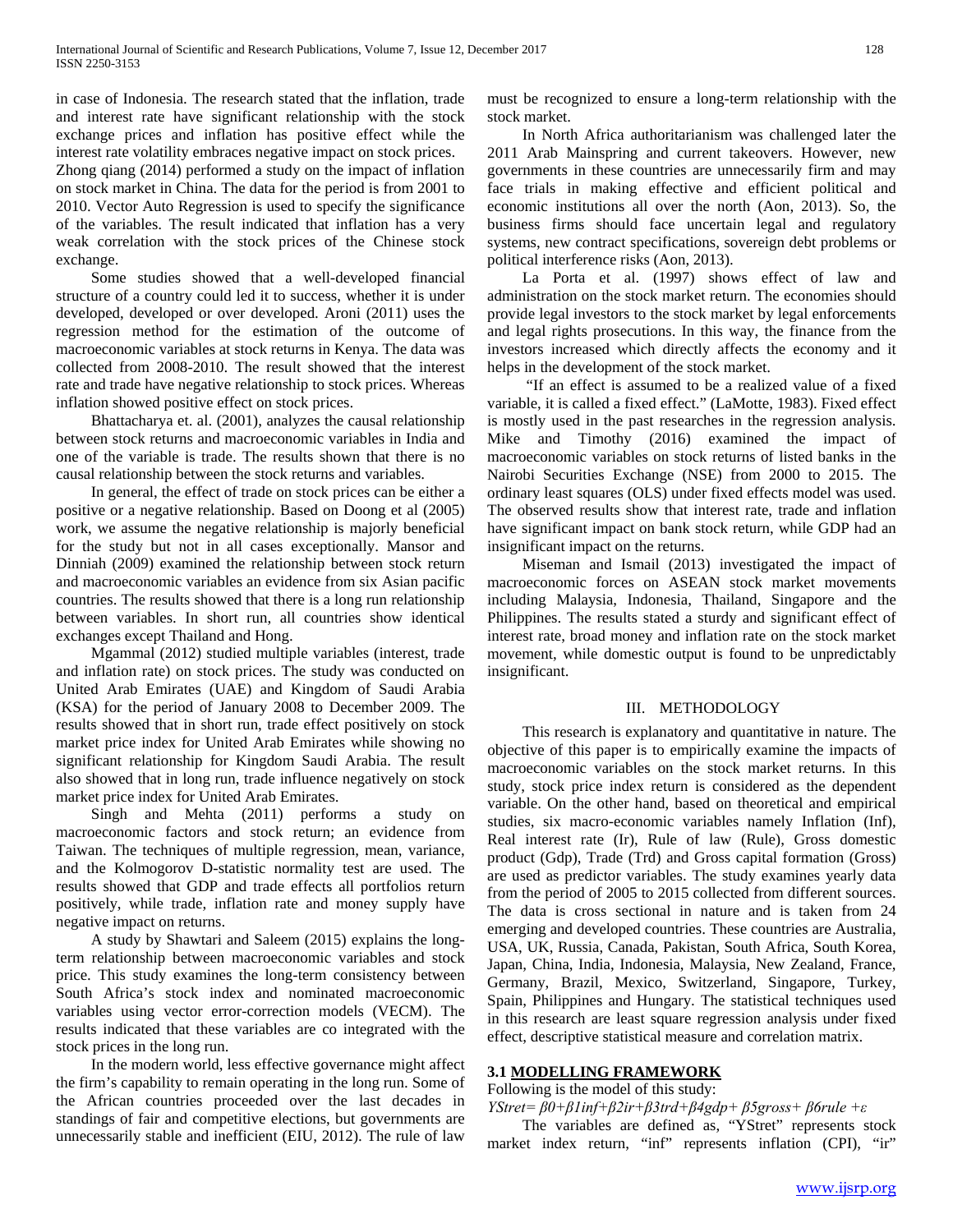represents real interest rate, "trd" represents trade, "gdp" represents gross domestic product per capita, "gross" represents gross capital formation, "rule" represents rule of law and "ε" represents fixed error term.

# IV. EMPIRICAL FINDINGS

 Since the real agenda of this study is to analyze the impact and relationship between the macro-economic variables and the performance of stock markets, different techniques are selected

**Table 1: Descriptive Statistics**

to evaluate the resultant in the positive assurance of the literature and the problem.

# **1.1 DESCRIPTIVE STATISTICS**

 The panel regression model is used to analyze the data to find out the overtone among trade, inflation rate, rule of law, interest rate, gross capital formation and gdp with stock market index return. Table 1 represents the summary of information collected for this investigation:

|                     | <b>STRET</b> | <b>RULE</b> | <b>TRD</b> | IR          | <b>INF</b>  | <b>GROSS</b> | <b>GDP</b> |
|---------------------|--------------|-------------|------------|-------------|-------------|--------------|------------|
| <b>Mean</b>         | 12019.31     | 0.799828    | 78.15740   | 4.552015    | 3.880117    | $5.21E+11$   | 2593045.   |
| <b>Median</b>       | 6191.510     | 1.019463    | 56.04481   | 3.274352    | 2.997694    | $2.71E+11$   | 54124.67   |
| <b>Maximum</b>      | 69304.00     | 2.017012    | 439.6567   | 44.63500    | 20.28612    | $5.03E+12$   | 44807497   |
| <b>Minimum</b>      | 631.8900     | $-0.974740$ | 22.10598   | $-12.28002$ | $-1.346719$ | 29869.85     | 9562.715   |
| Std. Dev.           | 14427.25     | 0.956513    | 74.79540   | 7.032613    | 3.382200    | $8.76E+11$   | 7757793.   |
| <b>Skewness</b>     | 2.057778     | $-0.356825$ | 3.084632   | 3.071241    | 1.374032    | 3.093152     | 3.407592   |
| <b>Kurtosis</b>     | 6.714952     | 1.558648    | 13.02712   | 14.99647    | 5.516281    | 12.64737     | 14.01139   |
| Jarque-Bera         | 329.1598     | 27.70023    | 1484.206   | 1945.120    | 148.6694    | 1406.456     | 1795.761   |
| <b>Observations</b> | 257          | 257         | 257        | 257         | 257         | 257          | 257        |
|                     |              |             |            |             |             |              |            |

# **4.2 CORRELATION MATRIX**

 The result is a table containing the correlation coefficients between each variable and the others. Table 2 shows the correlation of different variables with each other:

# **Table 2: Correlation Matrix**

|              | <b>STRET</b> | TRD         | <b>RULE</b> | <b>GROSS</b> | <b>GDP</b>  | IR       | <b>INF</b> |
|--------------|--------------|-------------|-------------|--------------|-------------|----------|------------|
| <b>STRET</b> | 1.000000     |             |             |              |             |          |            |
| <b>TRD</b>   | $-0.202471$  | 1.000000    |             |              |             |          |            |
| <b>RULE</b>  | $-0.381834$  | 0.195299    | 1.000000    |              |             |          |            |
| <b>GROSS</b> | $-0.141358$  | $-0.238526$ | 0.013119    | 1.000000     |             |          |            |
| <b>GDP</b>   | $-0.178605$  | $-0.027483$ | $-0.186040$ | $-0.071909$  | 1.000000    |          |            |
| IR           | 0.571126     | $-0.132242$ | $-0.337162$ | $-0.081109$  | $-0.024412$ | 1.000000 |            |
| <b>INF</b>   | 0.180138     | $-0.160766$ | $-0.471447$ | $-0.216218$  | 0.041559    | 0.233976 | 1.000000   |

 The Table 2 reveals Pair wise correlation. Positive and negative signs represent the direction of association and the nature of relationship is indicated by the value of correlation coefficient. As seen from the table 2 the correlations among the dependent and independent variables are being clearly stated. Stock market return is positively correlated with inflation, and interest rate. But on the other hand, the gross domestic product, rule of law, gross capital formation and trade are negatively correlated with the stock market return. This is due to the multi dependency of the variables with each other.

## **4.3 REGRESSION ANALYSIS**

|                                | <b>MODEL 1</b>     |                    | <b>MODEL 2</b>     |                    |  |
|--------------------------------|--------------------|--------------------|--------------------|--------------------|--|
| <b>Variables</b>               | <b>Coefficient</b> | <b>Probability</b> | <b>Coefficient</b> | <b>Probability</b> |  |
| $\mathbf C$                    | 15554.44           | 0                  | 7092.491           | 0.0828             |  |
| <b>Trade</b>                   | $-2.866603$        | 0.9223             | 14.81919           | 0.6191             |  |
| Interest rate                  | $-391.2817$        | 0.0003             | $-355.7696$        | 0.0008             |  |
| <b>Inflation</b>               | $-594.8689$        | 0.0005             | $-624.8954$        | 0.0002             |  |
| <b>Gross capital formation</b> | 8.46E-10           | 0.3823             | $6.56E-10$         | 0.4936             |  |

# **Table 3: Regression Analysis**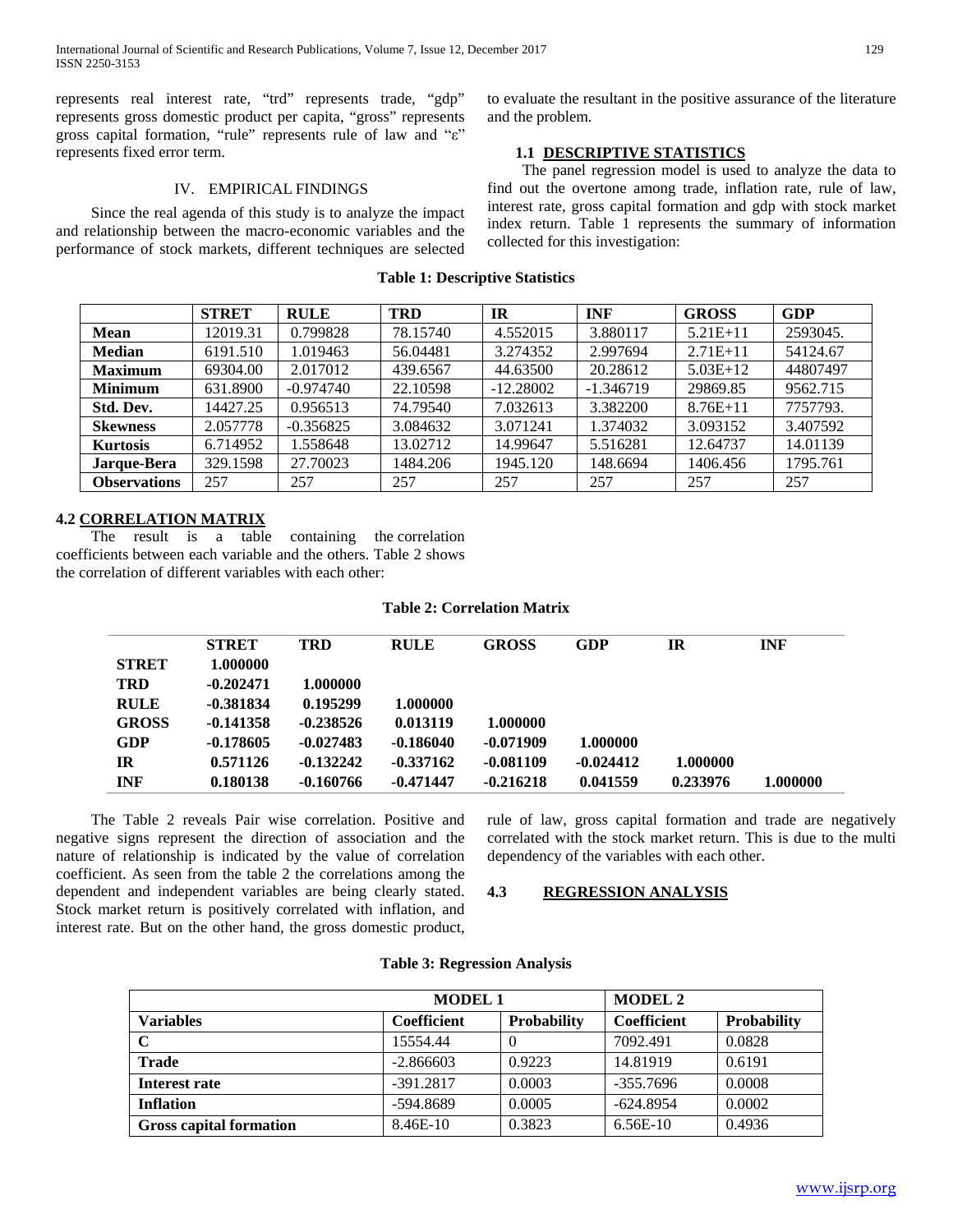| Gross domestic product    | 0.00013  | 0.3356 | 2.76E-05 | 0.8428 |
|---------------------------|----------|--------|----------|--------|
| <b>Rule of Law</b>        |          |        | 9251.272 | 0.0096 |
| <b>R</b> squared          | 0.901655 |        | 0.904523 |        |
| <b>Adjusted R squared</b> | 0.889577 |        | 0.892325 |        |
| <b>Durban Watson Stat</b> | 1.295685 |        | 1.342168 |        |
| <b>F-statistic</b>        | 74.65565 |        | 74.15619 |        |

 In table 3 a comparative analysis of the regression models is shown. The total number of observations are 264. Model 1 shows the regression analysis of the study between stock returns and macro-economic variables. The dependent variable is stock market index return and the independent variables are trade, inflation, gross domestic product, gross capital formation and real interest rate. The results showed that interest rate and inflation rate has negative significance with stock returns which means that when interest rate and inflation is declined the stock market index will rise. While gdp and gross capital formation shows positive relationship with stock return but are insignificant. On the other hand, trade is negatively insignificant with stock returns. The f statistic in the table also confirms that the model is statically significant overall. The Durbin Watson statistic is less than 2 which means that there is positive serial correlation indicated in the model.

 But in the model 2, the results showed that inflation and interest rate have negative relation with the stock returns and both are significant. While the variable with the most effective result is rule of law which has positive relation with stock returns and shows significance. This means that when the law and order is executed there is an increase in the stock market performance. Trade also shows positive relation with stock returns when rule of law is applied but in the end, it is insignificant. Same goes for gross domestic product and gross capital formation which shows positive relation but are insignificant. The f statistic in the table also confirms that the model is statically significant overall. The Durbin Watson statistic shows positive serial correlation in the model.

 The correlations among the variables shows insignificance among them, but since there is multi dependency among the variables, the results are changed in the regression analysis where rule of law acts significantly and trade becomes effective when rule of law is used.

# V. CONCLUSION

 This study explains the impact of real interest rate, inflation, rule of law and other macroeconomic variables on stock returns. The focused variables are closely related to each other because if there is a rise in inflation in the economy this could automatically lead to rise in interest rates of that economy. When the economy rises, gdp and gross capital formation becomes variative resulting their interdependence with the economic performance. Same goes for rule of law and trade that trade becomes only effective when there is rule of law in the economy.

 The results indicate that the real interest rate, inflation and rule of law along with other macroeconomic variables strongly affects the stock market returns. It is strongly noted that any variation in inflation, real interest rate and rule of law has strong positive influence on the performance of the stock market. Descriptive statistics, correlation matrix and regression analysis under fixed effect models are used to test the relationship between macro-economic variables and stock returns. The analysis shows that real interest rate, inflation rate has negative relationship with stock returns and both are significant in nature. Two regression models, one consisting rule of law as a focused variable and other without it are performed. The results show that rule of law has positive relationship with stock returns and is significant in nature. It also effects the relationship of trade openness and stock returns in a positive manner which means that when the law is abided in a country there is a positive increase in the stock market return which eventually led to an increase in the trade percentage of the economy. On the contrary, GDP per capita, gross capital formation and trade are showing positive insignificance with the stock market returns. As there is multi dependency among the variables the results are changed in the regression analysis, which shows the leniency of variables with each other.

| <b>YEAR</b> | <b>COUNTRY</b> | GDP         | <b>INFLATION</b> | <b>INTEREST</b> | <b>STOCK</b> | <b>RULE</b> | <b>GROSS CAPITAL</b> | <b>TRADE</b> |
|-------------|----------------|-------------|------------------|-----------------|--------------|-------------|----------------------|--------------|
|             |                |             |                  | <b>RATE</b>     |              | <b>LAW</b>  |                      |              |
| 2005        | <b>USA</b>     | 44307.92058 | 3.392746845      | 2.878895959     | 6081.529785  | 1.526085973 | 3,040,749,800,000.00 | 25.50066345  |
| 2006        | <b>USA</b>     | 46437.06712 | 3.225944101      | 4.739619623     | 6964.450195  | 1.575106382 | 3,232,996,400,000.00 | 26.87362225  |
| 2007        | <b>USA</b>     | 48061.53766 | 2.852672482      | 5.248970835     | 7069.169922  | 1.578988552 | 3,235,947,300,000.00 | 27.95893114  |
| 2008        | <b>USA</b>     | 48401.42734 | 3.839100297      | 3.065749495     | 4500.529785  | 1.612591863 | 3,059,440,300,000.00 | 29.94141012  |
| 2009        | <b>USA</b>     | 47001.55535 | $-0.355546266$   | 2.471793576     | 5095.72998   | 1.575369835 | 2,525,144,100,000.00 | 24.7658273   |
| 2010        | <b>USA</b>     | 48374.08679 | .640043442       | 2.004172652     | 5599.22998   | 1.629834175 | 2,752,636,000,000.00 | 28.18245229  |
| 2011        | <b>USA</b>     | 49781.80066 | 3.156841569      | 1.161394072     | 5584.419922  | .60523665   | 2,877,761,500,000.00 | 30.88516468  |
| 2012        | <b>USA</b>     | 51433.04709 | 2.069337265      | 1.382482478     | 6210.759766  | 1.615467906 | 3,126,139,800,000.00 | 30.71462753  |

## **APPENDIX**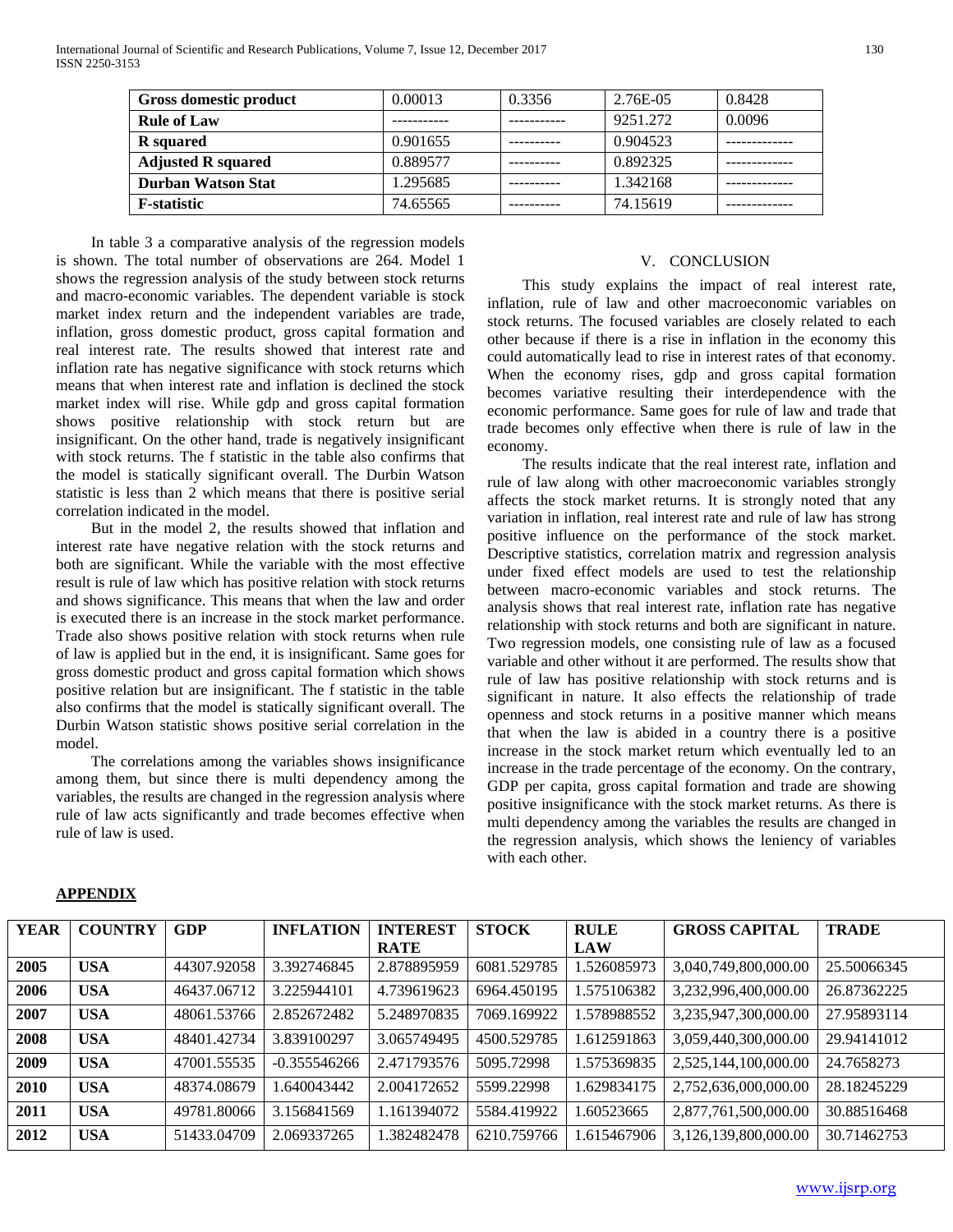| 2013 | <b>USA</b> | 52660.2951  | 1.464832656 | 1.593923538   | 7892.459961 | 1.546544313 | 3,298,621,000,000.00   | 30.22625804 |
|------|------------|-------------|-------------|---------------|-------------|-------------|------------------------|-------------|
| 2014 | <b>USA</b> | 54398.46001 | 1.622222977 | 1.581365768   | 8527.040039 | 1.614708066 | 3,480,972,000,000.00   | 30.23815819 |
| 2015 | <b>USA</b> | 55836.79263 | 0.118627136 | 2.235481298   | 8246.070312 | 1.603705764 | 3,670,026,000,000.00   | 28.00186043 |
| 2005 | <b>UK</b>  | 22026.34828 | 2.049668311 | 1.68297469    | 5619        | 1.546938539 | 442,849,090,909.09     | 52.13486176 |
| 2006 | <b>UK</b>  | 23117.39545 | 2.333527794 | 1.603997778   | 6221        | 1.757053852 | 482,888,684,452.62     | 56.03698432 |
| 2007 | <b>UK</b>  | 24204.39309 | 2.321035915 | 2.574535317   | 6457        | 1.684502482 | 566,672,669,067.63     | 52.33739851 |
| 2008 | <b>UK</b>  | 24586.16537 | 3.613498886 | 1.764719688   | 4434        | 1.663806438 | 498,851,102,941.18     | 56.75485791 |
| 2009 | UK         | 23857.03254 | 2.166231372 | 1.375897334   | 5413        | 1.725816011 | 348,769,278,703.85     | 54.72441178 |
| 2010 | UK         | 24783.1462  | 3.285714286 | 2.532556408   | 5900        | 1.761354208 | 388, 161, 310, 259. 58 | 59.22182037 |
| 2011 | <b>UK</b>  | 25600.81726 | 4.484239645 | 1.563418231   | 5572        | 1.645092845 | 413,751,001,442.08     | 62.70652237 |
| 2012 | <b>UK</b>  | 26141.36825 | 2.821709747 | 1.107699076   | 5898        | 1.700701237 | 425,702,996,370.68     | 61.8261968  |
| 2013 | <b>UK</b>  | 27054.37384 | 2.554546687 | 1.456129255   | 6749        | 1.684358597 | 454, 365, 971, 847. 69 | 61.76965134 |
| 2014 | <b>UK</b>  | 28124.82782 | 1.460191609 | 1.313391754   | 6566        | 1.886925936 | 522,061,104,096.15     | 58.13676968 |
| 2015 | <b>UK</b>  | 28625.89209 | 0.050020842 | 1.9           | 6242        | 1.80505681  | 502,725,953,492.49     | 56.46078753 |
| 2005 | <b>AUS</b> | 45204.12066 | 2.668732782 | 5.156734303   | 4708.799805 | 1.711699724 | 190,267,628,927.98     | 38.86503191 |
| 2006 | <b>AUS</b> | 48194.93765 | 3.538487339 | 4.136194431   | 5644.299805 | 1.749938369 | 206,762,503,743.64     | 41.01724853 |
| 2007 | <b>AUS</b> | 52167.98863 | 2.332361516 | 3.065919527   | 6421        | 1.737974048 | 237,737,300,777.26     | 41.40257001 |
| 2008 | <b>AUS</b> | 55434.6046  | 4.352643242 | 4.180804651   | 3659.300049 | 1.753780723 | 307, 376, 007, 162.04  | 42.11823852 |
| 2009 | <b>AUS</b> | 58015.69264 | 1.82011224  | 1.043272004   | 4882.700195 | 1.731940746 | 258,737,299,366.81     | 44.94695497 |
| 2010 | <b>AUS</b> | 58860.37196 | 2.845225682 | 6.208688426   | 4846.899902 | 1.763202667 | 314,896,503,126.93     | 39.86036365 |
| 2011 | <b>AUS</b> | 63106.24375 | 3.303850156 | 1.460311026   | 4111        | 1.741719484 | 377,030,464,359.66     | 41.24351413 |
| 2012 | <b>AUS</b> | 65603.19152 | 1.762780156 | 4.81999084    | 4664.600098 | 1.756849289 | 436,115,693,957.52     | 42.69559759 |
| 2013 | <b>AUS</b> | 65941.07033 | 2.449888641 | 6.391280371   | 5353.100098 | 1.764851332 | 444,287,473,068.64     | 40.88919911 |
| 2014 | <b>AUS</b> | 67532.05729 | 2.487922705 | 4.473145552   | 5388.600098 | 1.927459359 | 396,035,068,392.55     | 42.30167275 |
| 2015 | <b>AUS</b> | 67700.28841 | 1.508366722 | 6.254552274   | 5344.600098 | 1.824118853 | 356,023,795,656.88     | 41.00693812 |
| 2005 | <b>RUS</b> | 150571.2645 | 12.6833396  | 7.227427496   | 1125.6      | 1.898550749 | 29869.85398            | 56.71324849 |
| 2006 | <b>RUS</b> | 188167.0059 | 9.687108886 | 4.120035742   | 1921.92     | 1.802072406 | 33579.85948            | 54.73340187 |
| 2007 | <b>RUS</b> | 232817.4275 | 8.991328161 | 3.313656292   | 2290.51     | 1.836185932 | 39223.58187            | 51.70614332 |
| 2008 | <b>RUS</b> | 289170.3071 | 14.11222781 | 4.861586927   | 631.89      | 1.807906985 | 39721.04818            | 53.38252965 |
| 2009 | <b>RUS</b> | 271787.1319 | 11.66972477 | 13.05434309   | 1444.61     | 1.755254865 | 38577.55822            | 48.43508421 |
| 2010 | <b>RUS</b> | 324177.2475 | 6.835359842 | 2.951623894   | 1770.28     | 1.766327262 | 46569.67951            | 50.35555028 |
| 2011 | <b>RUS</b> | 417583.6242 | 8.428175946 | $-12.2800231$ | 1381.87     | 1.737846971 | 53093.67015            | 48.37003455 |
| 2012 | <b>RUS</b> | 467360.8942 | 5.078014184 | 0.739674555   | 1526.98     | 1.822865963 | 54451.21033            | 47.98028534 |
| 2013 | <b>RUS</b> | 494866.2624 | 6.776457883 | 4.482379108   | 1442.73     | 1.801779151 | 55617.6125             | 47.63694502 |
| 2014 | <b>RUS</b> | 533539.2187 | 7.81289507  | 1.977850267   | 790.71      | 2.015710115 | 56007.28821            | 48.44526955 |
| 2015 | <b>RUS</b> | 551919.6385 | 15.52532833 | 7.462273929   | 757.04      | 1.96619904  | 52888.74467            | 50.73801127 |
| 2005 | <b>FRA</b> | 28046.78794 | 1.735587081 | 3.4           | 4715.22998  | 1.3999722   | 493,087,924,387.51     | 53.1520143  |
| 2006 | <b>FRA</b> | 29129.62775 | 1.68372645  | 3.8           | 5541.759766 | 1.447859049 | 538,788,106,887.47     | 55.18724501 |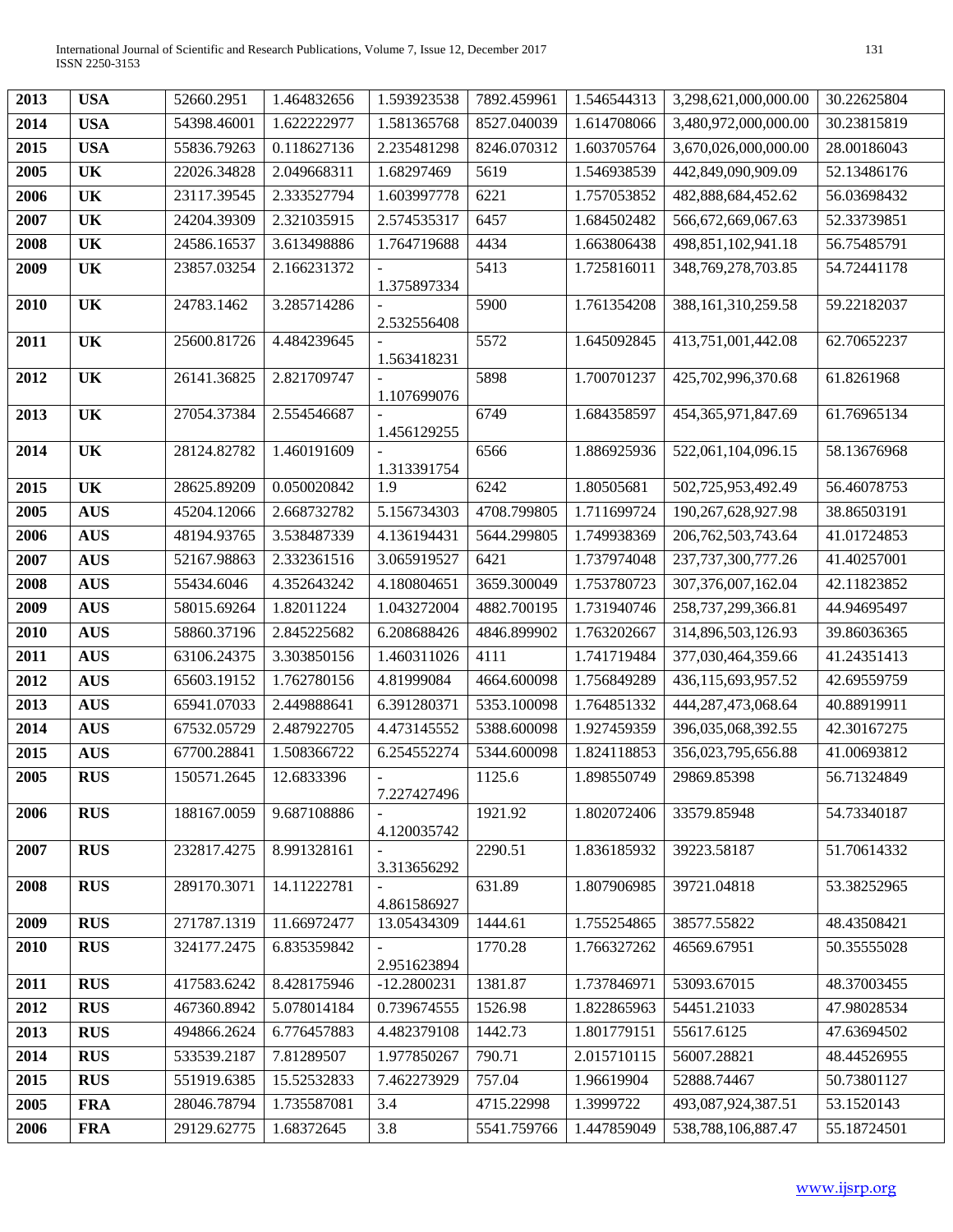| 2007 | <b>FRA</b> | 30393.38665 | 1.488073528    | 4.3            | 5614.080078 | 1.431403041    | 642,110,594,032.30     | 55.54770336 |
|------|------------|-------------|----------------|----------------|-------------|----------------|------------------------|-------------|
| 2008 | <b>FRA</b> | 31003.49996 | 2.813915043    | 4.2            | 3217.969971 | 1.478327274    | 704, 202, 431, 521. 90 | 56.52383696 |
| 2009 | <b>FRA</b> | 29966.08839 | 0.088084169    | 3.6            | 3936.330078 | 1.427502632    | 573,909,419,283.13     | 49.56784804 |
| 2010 | <b>FRA</b> | 30732.8535  | 1.529639382    | 3.1            | 3804.780029 | 1.511528373    | 579,989,403,973.51     | 53.96843903 |
| 2011 | <b>FRA</b> | 31515.09816 | 2.117486809    | 3.3            | 3159.810059 | 1.439950109    | 664,403,669,724.77     | 58.16900437 |
| 2012 | <b>FRA</b> | 31783.97311 | 1.9556855      | 2.5            | 3641.070068 | 1.44141233     | 607,259,264,552.65     | 59.20038487 |
| 2013 | <b>FRA</b> | 32062.88865 | 0.86360693     | 2.2            | 4295.950195 | 1.408891439    | 626,510,319,960.07     | 59.09880412 |
| 2014 | <b>FRA</b> | 32068.86014 | 0.507700673    | 1.7            | 4272.75     | 1.466632605    | 639,122,138,096.66     | 59.88147464 |
| 2015 | <b>FRA</b> | 32684.98408 | 0.037803733    | 0.8            | 4637.060059 | 1.40647471     | 540,912,720,416.99     | 61.4324935  |
| 2005 | <b>CAN</b> | 43854.5432  | 2.213552034    | 1.23088609     | 11272.29981 | 1.660868883    | 265,498,432,084.50     | 27.08676559 |
| 2006 | <b>CAN</b> | 45814.67189 | 2.002025395    | 3.117597709    | 12908.40039 | 1.792571306    | 311,292,313,117.07     | 26.04166926 |
| 2007 | <b>CAN</b> | 47845.27624 | 2.138383993    | 2.695919665    | 13833.09961 | 1.791605473    | 351,163,765,012.57     | 25.29255443 |
| 2008 | <b>CAN</b> | 49718.2905  | 2.370270674    | 0.696304001    | 8987.700195 | 1.799131632    | 373,843,486,410.50     | 27.25761085 |
| 2009 | <b>CAN</b> | 46608.13568 | 0.299466803    | 4.800208834    | 11746.09961 | 1.805835724    | 301,860,729,594.96     | 22.10597533 |
| 2010 | CAN        | 48878.62395 | 1.776871541    |                | 13443.2002  | 1.809824109    | 379, 752, 475, 247.53  | 22.51740161 |
| 2011 | <b>CAN</b> | 51536.94605 | 2.912135089    | 0.262355298    | 11955.09961 | 1.743252397    | 433,008,590,197.07     | 23.7164177  |
|      |            |             |                | 0.234448747    |             |                |                        |             |
| 2012 | <b>CAN</b> | 52452.67856 | 1.515678231    | 1.757286718    | 12433.5     | 1.763893247    | 454,750,116,248.00     | 24.81087877 |
| 2013 | <b>CAN</b> | 53823.52843 | 0.938291898    | 1.42391913     | 13621.59961 | 1.751065016    | 452,883,621,516.30     | 25.6347886  |
| 2014 | <b>CAN</b> | 55510.4092  | 1.906635907    | 1.222043739    | 14632.40039 | 1.893762589    | 432, 352, 285, 027. 44 | 25.10745853 |
| 2015 | <b>CAN</b> | 55319.1036  | 1.125241361    | 3.34656502     | 13010       | 1.835672379    | 366, 391, 033, 558. 68 | 27.3674143  |
| 2005 | <b>GER</b> | 27899.55288 | 1.546910755    | 3.4            | 5408.259766 | 1.656370759    | 538,360,900,385.52     | 70.42119034 |
| 2006 | <b>GER</b> | 29052.59902 | 1.577429241    | 3.8            | 6596.919922 | 1.758135319    | 593,662,024,840.05     | 77.0821686  |
| 2007 | <b>GER</b> | 30549.90683 | 2.29834058     | 4.2            | 8067.319824 | 1.749650478    | 713,766,767,040.79     | 79.37053115 |
| 2008 | <b>GER</b> | 31198.8427  | 2.628383067    | $\overline{4}$ | 4810.200195 | 1.720731616    | 782,744,983,155.12     | 80.94490464 |
| 2009 | <b>GER</b> | 30039.20268 | 0.312737723    | 3.2            | 5957.430176 | 1.639746666    | 617,546,540,705.75     | 70.66504625 |
| 2010 | <b>GER</b> | 31549.97381 | 1.103808561    | 2.7            | 6914.189941 | 1.615864754    | 670, 658, 278, 145. 70 | 79.30307822 |
| 2011 | <b>GER</b> | 33046.41686 | 2.075172931    | 2.6            | 5898.350098 | 1.607507467    | 791,980,817,347.79     | 84.74773595 |
| 2012 | <b>GER</b> | 34253.42629 | 2.008491182    | 1.5            | 7612.390137 | 1.648283243    | 684,228,932,414.82     | 85.87475437 |
| 2013 | <b>GER</b> | 34344.64202 | 1.504722267    | 1.6            | 9552.160156 | 1.626392126    | 730,205,530,590.64     | 84.95729308 |
| 2014 | <b>GER</b> | 36003.45754 | 0.906797035    | 1.2            | 9805.549805 | 1.852072239    | 766,572,161,454.30     | 84.78106521 |
| 2015 | <b>GER</b> | 37167.21667 | 0.234429945    | 0.5            | 10743.00977 | 1.782266736    | 647,229,677,276.26     | 85.9938605  |
| 2005 | <b>CHN</b> | 14258.8746  | 1.821647757    | 1.640412667    | 1161.057007 | 0.485748768    | 946,189,424,355.96     | 62.89041723 |
| 2006 | <b>CHN</b> | 16602.08082 | 1.463189043    | 2.134746858    | 2675.474121 |                | 1,126,536,985,476.71   | 65.61892316 |
|      |            |             |                |                |             | 0.552634835    |                        |             |
| 2007 | <b>CHN</b> | 20337.08556 | 4.750296622    | 0.335658386    | 5261.562988 | 0.451128244    | 1,472,846,533,026.62   | 62.6647374  |
| 2008 | <b>CHN</b> | 23912.01483 | 5.864383723    |                | 1820.805054 |                | 1,989,477,168,391.21   | 56.95747347 |
|      |            |             |                | 2.316757424    |             | 0.333125025    |                        |             |
| 2009 | <b>CHN</b> | 25962.56178 | $-0.702949137$ | 5.422714247    | 3277.138916 | 0.321459204    | 2,373,128,494,891.24   | 44.50696243 |
| 2010 | <b>CHN</b> | 30567.5018  | 3.314545929    |                | 2808.076904 |                | 2,904,643,811,943.34   | 48.88930043 |
|      |            |             |                | 1.054405574    |             | 0.328696936    |                        |             |
| 2011 | <b>CHN</b> | 36017.6099  | 5.410850058    | $-1.46035162$  | 2199.416992 | 0.392424524    | 3,611,037,684,748.12   | 50.59982788 |
| 2012 | <b>CHN</b> | 39544.31155 | 2.624920936    | 3.523559633    | 2269.12793  | $\blacksquare$ | 4,043,534,052,564.04   | 48.10786134 |
|      |            |             |                |                |             |                |                        |             |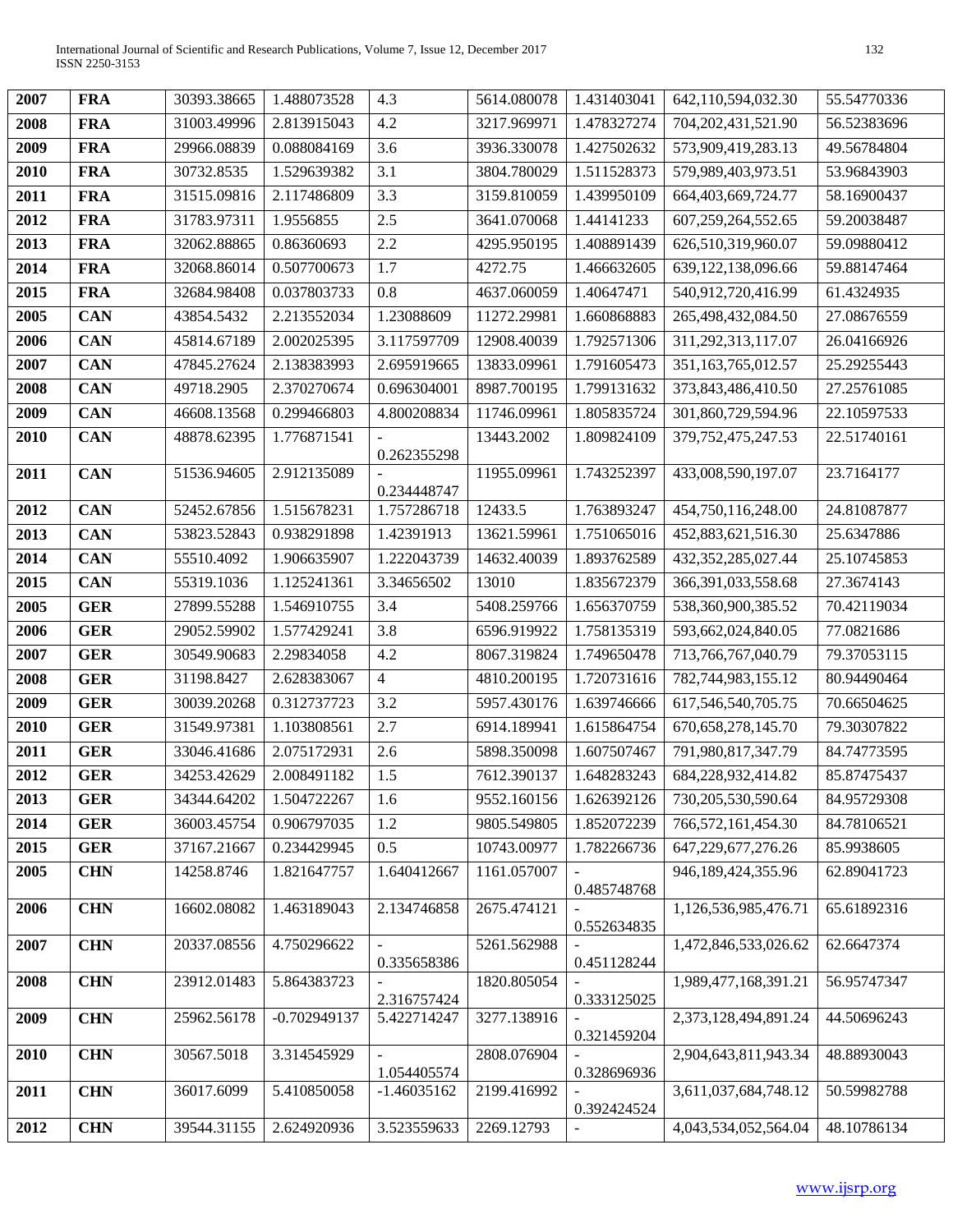|      |            |             |             |                               |             | 0.481892258                  |                        |             |
|------|------------|-------------|-------------|-------------------------------|-------------|------------------------------|------------------------|-------------|
| 2013 | <b>CHN</b> | 43320.12818 | 2.627118644 | 3.68272685                    | 2115.978027 | 0.451441377                  | 4,552,646,954,388.46   | 46.5652359  |
| 2014 | <b>CHN</b> | 46611.75574 | 1.996847084 | 4.744581821                   | 3234.677002 | 0.334492922                  | 4,927,523,846,729.83   | 45.65192435 |
| 2015 | <b>CHN</b> | 49350.78251 | 1.442555384 | 4.824974969                   | 3539.181885 | 0.337186575                  | 5,027,222,802,087.51   | 40.67168168 |
| 2005 | <b>IND</b> | 32275.48659 | 4.246353323 | 6.2483375                     | 2872.9      | 0.159467891                  | 285,965,757,105.82     | 41.30519008 |
| 2006 | <b>IND</b> | 36956.79501 | 6.145522388 | 4.477348229                   | 4049.88     | 0.18507345                   | 340, 464, 201, 135. 92 | 45.29779299 |
| 2007 | <b>IND</b> | 42274.73351 | 6.369996746 | 5.707897396                   | 6469.48     | 0.1063921                    | 510,003,879,381.13     | 46.16019743 |
| 2008 | <b>IND</b> | 47032.02473 | 8.351816444 | 4.277227228                   | 2893.06     | 0.090649329                  | 453,625,488,315.77     | 53.76515452 |
| 2009 | <b>IND</b> | 53351.36322 | 10.87739112 | 5.773573851                   | 5353.23     | 0.023107115                  | 538,067,277,571.10     | 46.77857648 |
| 2010 | <b>IND</b> | 63234.86996 | 11.99229692 | 0.596843393                   | 6191.51     | 0.041168302                  | 673, 695, 293, 833. 49 | 49.69053812 |
| 2011 | <b>IND</b> | 70031.40088 | 8.857845297 | 4.678690979                   | 4598.21     | 0.110331796                  | 721,493,772,058.47     | 55.62572359 |
| 2012 | <b>IND</b> | 78754.55773 | 9.312445605 | 2.552100659                   | 5975.74     |                              | 699,800,131,024.04     | 55.75261817 |
| 2013 | <b>IND</b> | 88102.96529 | 10.90764331 | 3.826764404                   | 6326.72     | 0.091318674<br>$-0.08062122$ | 645,809,883,365.65     | 53.62539958 |
| 2014 | <b>IND</b> | 96412.30882 | 6.353194544 | 6.728371652                   | 8369.27     |                              | 696, 325, 525, 687.07  | 48.79955995 |
|      |            |             |             |                               |             | 0.089238495                  |                        |             |
| 2015 | <b>IND</b> | 103483.3626 | 5.872426595 | 8.924940526                   | 8097.57     | 0.056629803                  | 678,238,233,380.15     | 42.4120542  |
| 2005 | <b>BRA</b> | 11516.3028  | 6.86734958  | 44.63499993                   | 33455       | 0.491244674                  | 153,403,713,440.68     | 27.08676559 |
| 2006 | <b>BRA</b> | 12634.88319 | 4.183680532 | 41.23826936                   | 44473       | 0.417416453                  | 197, 342, 895, 232.84  | 26.04166926 |
| 2007 | <b>BRA</b> | 14110.38078 | 3.637027934 | 35.0255885                    | 63886       | 0.435659945                  | 276,892,814,955.58     | 25.29255443 |
| 2008 | <b>BRA</b> | 15966.56494 | 5.663098519 | 35.36621292                   | 37550       | $-0.36468631$                | 366,626,676,845.89     | 27.25761085 |
| 2009 | <b>BRA</b> | 16944.6772  | 4.886408444 | 34.79152703                   | 69304       | 0.216889918                  | 313,335,000,500.15     | 22.10597533 |
| 2010 | <b>BRA</b> | 19564.80374 | 5.038316946 | 29.11648358                   | 56754       | 0.001228662                  | 481,563,210,550.25     | 22.51740161 |
| 2011 | <b>BRA</b> | 21811.8427  | 6.636198657 | 32.83419586                   | 60952       | 0.002767353                  | 570,337,159,253.95     | 23.7164177  |
| 2012 | <b>BRA</b> | 23744.43868 | 5.40196475  | 26.7290933                    | 68588       | $-0.09717916$                | 526,886,488,147.05     | 24.81087877 |
| 2013 | <b>BRA</b> | 26027.96052 | 6.201899613 | 18.63033336                   | 51507       | 0.110318258                  | 535,842,957,191.23     | 25.6347886  |
| 2014 | <b>BRA</b> | 27597.86496 | 6.332092342 | 23.52796681                   | 50007       | 0.084168099                  | 504, 305, 142, 371. 44 | 25.10745853 |
| 2015 | <b>BRA</b> | 28407.03499 | 9.027239774 | 33.33192302                   | 43349       | 0.192782074                  | 314, 337, 972, 286.51  | 27.3674143  |
| 2005 | <b>IDN</b> | 12261761.03 | 10.45195661 | 0.245732252                   | 1162.63501  | 0.819162428                  | 71699880024            | 63.98793587 |
| 2006 | <b>IDN</b> | 14564943    | 13.10941528 | 1.658151422                   | 1805.522949 | 0.729290128                  | 92601702825            | 56.65712681 |
| 2007 | <b>IDN</b> | 17007951.42 | 6.407448459 | 2.339674091                   | 2745.825928 | 0.675867915                  | 107,709,637,895.20     | 54.82924998 |
| 2008 | <b>IDN</b> | 21025970.06 | 9.776585195 | $\blacksquare$<br>3.852245026 | 1355.407959 | 0.657562613                  | 141,926,445,025.92     | 58.56139963 |
| 2009 | <b>IDN</b> | 23509527.55 | 4.813524326 | 5.747952096                   | 2534.355957 | 0.594886661                  | 167, 189, 927, 754. 62 | 45.51212137 |
| 2010 | <b>IDN</b> | 28409603.46 | 5.1327549   | $\blacksquare$                | 3703.511963 |                              | 248,275,877,014.58     | 46.70127388 |
|      |            |             |             |                               |             |                              |                        |             |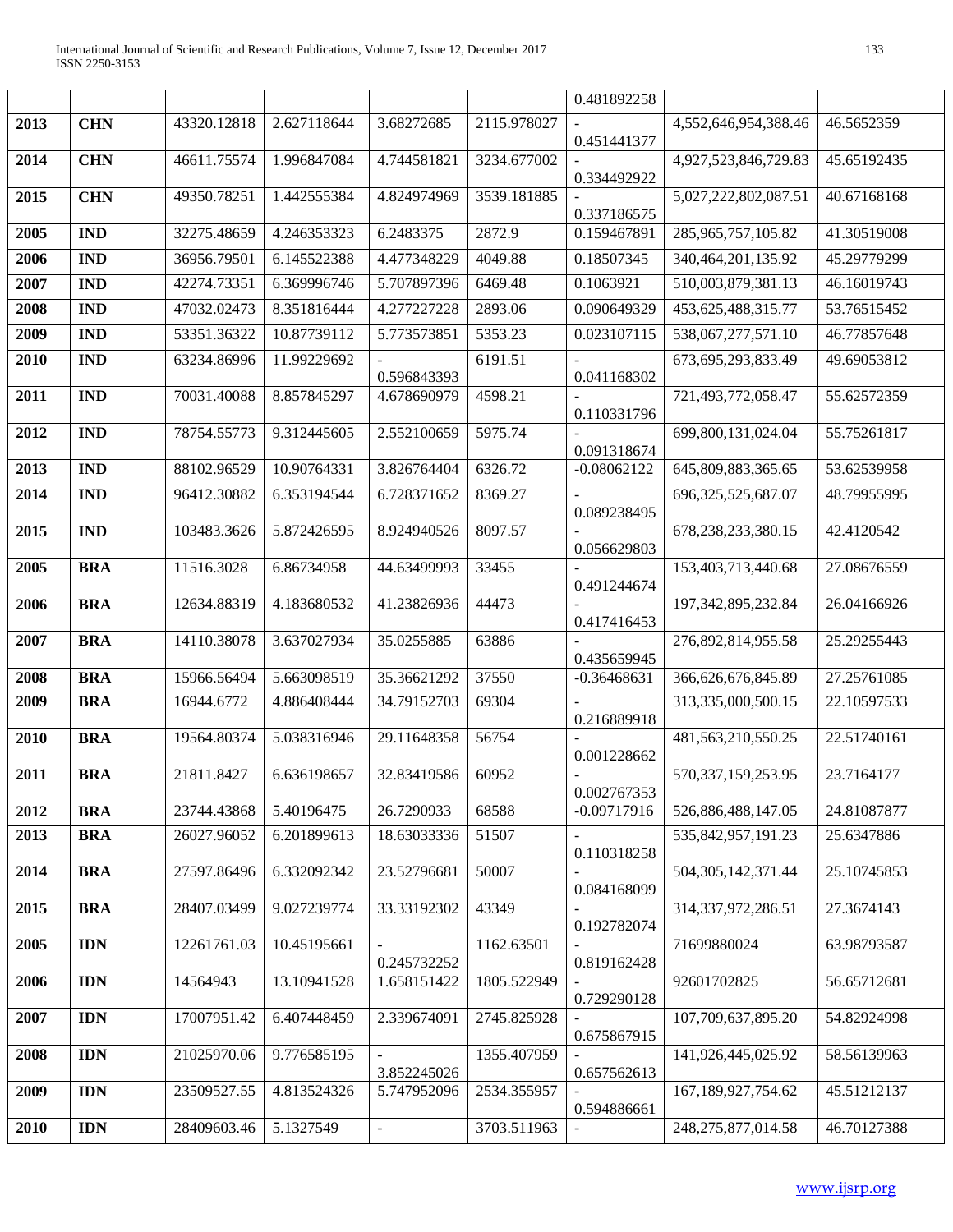|      |            |             |                | 1.746097536                |             | 0.640225172 |                        |             |
|------|------------|-------------|----------------|----------------------------|-------------|-------------|------------------------|-------------|
| 2011 | <b>IDN</b> | 31991266.11 | 5.357499604    | 4.594376749                | 3821.991943 |             | 294,539,906,459.99     | 50.18001318 |
| 2012 | <b>IDN</b> | 34735442.17 | 4.279511959    | 7.750188565                | 4316.687012 | 0.607915759 | 321,911,604,748.91     | 49.5828983  |
|      |            |             |                |                            |             | 0.587428153 |                        |             |
| 2013 | <b>IDN</b> | 37991799.65 | 6.413386778    | 6.374931242                | 4274.176758 |             | 308,719,296,468.79     | 48.63737268 |
| 2014 | <b>IDN</b> | 41523359.8  | 6.394925408    | 6.848935726                | 5226.946777 | 0.544045925 | 307,827,138,617.85     | 48.05727115 |
|      |            |             |                |                            |             | 0.346037358 |                        |             |
| 2015 | <b>IDN</b> | 44807496.74 | 6.363121131    | 8.089383908                | 4593.007812 |             | 297,901,960,017.86     | 41.93771019 |
| 2005 | <b>MEX</b> | 86027.61063 | 3.988060736    | 4.066020097                | 17802.71094 | 0.412583739 | 192,945,292,212.26     | 54.57644624 |
|      |            |             |                |                            |             | 0.405404747 |                        |             |
| 2006 | <b>MEX</b> | 94456.12228 | 3.629463226    | 1.251543658                | 26448.32031 |             | 226,913,279,965.50     | 56.45509563 |
| 2007 | <b>MEX</b> | 100789.5208 | 3.966849629    | 2.41663912                 | 29536.83008 | 0.461142778 | 244,088,389,030.22     | 57.06475186 |
|      |            |             |                |                            |             | 0.539271712 |                        |             |
| 2008 | <b>MEX</b> | 106606.6168 | 5.124981692    | 2.5513992                  | 22380.32031 |             | 269,110,891,039.29     | 58.071087   |
| 2009 | <b>MEX</b> | 103529.7398 | 5.297357127    | 3.416395552                | 32120.4707  | 0.715723038 | 205,004,693,454.69     | 56.03479382 |
|      |            |             |                |                            |             | 0.607015848 |                        |             |
| 2010 | <b>MEX</b> | 111973.8346 | 4.156727837    | 0.767102752                | 38550.78906 |             | 231,836,511,000.32     | 60.94653478 |
| 2011 | <b>MEX</b> | 120882.1597 | 3.407379617    |                            | 37077.51953 | 0.581909597 | 260,706,489,982.53     | 63.7765201  |
|      |            |             |                | 0.353350571                |             | 0.559986591 |                        |             |
| 2012 | <b>MEX</b> | 128014.937  | 4.111508546    | 1.431810039                | 43705.82813 |             | 273,523,324,499.79     | 66.40831903 |
| 2013 | <b>MEX</b> | 130241.762  | 3.806389823    | 2.443701202                | 42727.08984 | 0.557404518 | 273,389,267,381.77     | 64.44463256 |
|      |            |             |                |                            |             | 0.568960547 |                        |             |
| 2014 | <b>MEX</b> | 137588.2043 | 4.018617202    |                            | 43145.66016 |             | 279,610,046,943.77     | 65.67948615 |
| 2015 | <b>MEX</b> | 142781.4737 | 2.720641263    | 1.087121844<br>0.886402485 | 42977.5     | 0.446298271 | 260,003,745,449.04     | 72.82881637 |
|      |            |             |                |                            |             | 0.469873577 |                        |             |
| 2005 | <b>SZL</b> | 68233.90507 | 1.171971667    | 2.463672619                | 7583.899902 | 1.898550749 | 97926357453            | 100.6150981 |
| 2006 | <b>SZL</b> | 71904.08578 | 1.05877759     | 1.059852154                | 8785.700195 | 1.802072406 | 107,504,203,461.48     | 104.9386362 |
| 2007 | <b>SZL</b> | 75893.45072 | 0.732636421    | 0.868665923                | 8484.5      | 1.836185932 | 114,920,247,084.31     | 111.8949761 |
| 2008 | <b>SZL</b> | 78112.69638 | 2.426637033    | 1.396370538                | 5534.5      | 1.807906985 | 140, 183, 435, 047. 55 | 115.3650963 |
| 2009 | <b>SZL</b> | 75810.10833 | $-0.48057991$  | 2.330407468                | 6545.899902 | 1.755254865 | 142,380,919,033.18     | 107.32209   |
| 2010 | <b>SZL</b> | 77463.60898 | 0.698510114    | 2.437693854                | 6436        | 1.766327262 | 139,890,860,293.41     | 117.7715429 |
| 2011 | <b>SZL</b> | 78146.3173  | 0.23134621     | 2.512199235                | 5936.200195 | 1.737846971 | 187,076,065,315.32     | 123.0764293 |
| 2012 | <b>SZL</b> | 78023.49403 | $-0.692544621$ | 2.908144239                | 6822.399902 | 1.822865963 | 161,376,822,921.85     | 124.2433682 |
| 2013 | <b>SZL</b> | 78480.26801 | $-0.217319662$ | 2.709464897                | 8203        | 1.801779151 | 154,661,544,069.72     | 132.498414  |
| 2014 | <b>SZL</b> | 78432.46258 | $-0.013186044$ | 3.424461634                | 8983.400391 | 2.015710115 | 162, 186, 197, 505. 93 | 117.9338099 |
| 2015 | <b>SZL</b> | 77197.15853 | -1.143915069   | 4.023805887                | 8818.099609 | 1.96619904  | 154,503,060,245.71     | 114.0923462 |
| 2005 | <b>SAF</b> | 34678.48906 | 3.399299946    | 4.908467702                | 18096.54    | 0.07720492  | 47,211,013,790.83      | 53.14910394 |
| 2006 | <b>SAF</b> | 38383.48102 | 4.641624894    | 4.603671469                | 24915.2     | 0.225850791 | 54845159861            | 60.27723209 |
| 2007 | <b>SAF</b> | 43408.24495 | 7.098419808    | 3.966380361                | 28957.97    | 0.063089348 | 62859596332            | 63.68311826 |
| 2008 | <b>SAF</b> | 48057.70024 | 11.53645077    | 5.78272573                 | 21509.2     | 0.034134831 | 65972861086            | 72.86538757 |
| 2009 | <b>SAF</b> | 50132.56455 | 7.13           | 3.910367979                | 27666.45    | 0.092881523 | 61333301863            | 55.41826433 |
| 2010 | <b>SAF</b> | 54124.67071 | 4.26234355     | 3.274351596                | 32118.89    | 0.10778074  | 73241818281            | 55.98899275 |
| 2011 | <b>SAF</b> | 58679.97825 | 4.995510185    | 2.201760863                | 31985.67    | 0.122140318 | 82121717095            | 60.11263175 |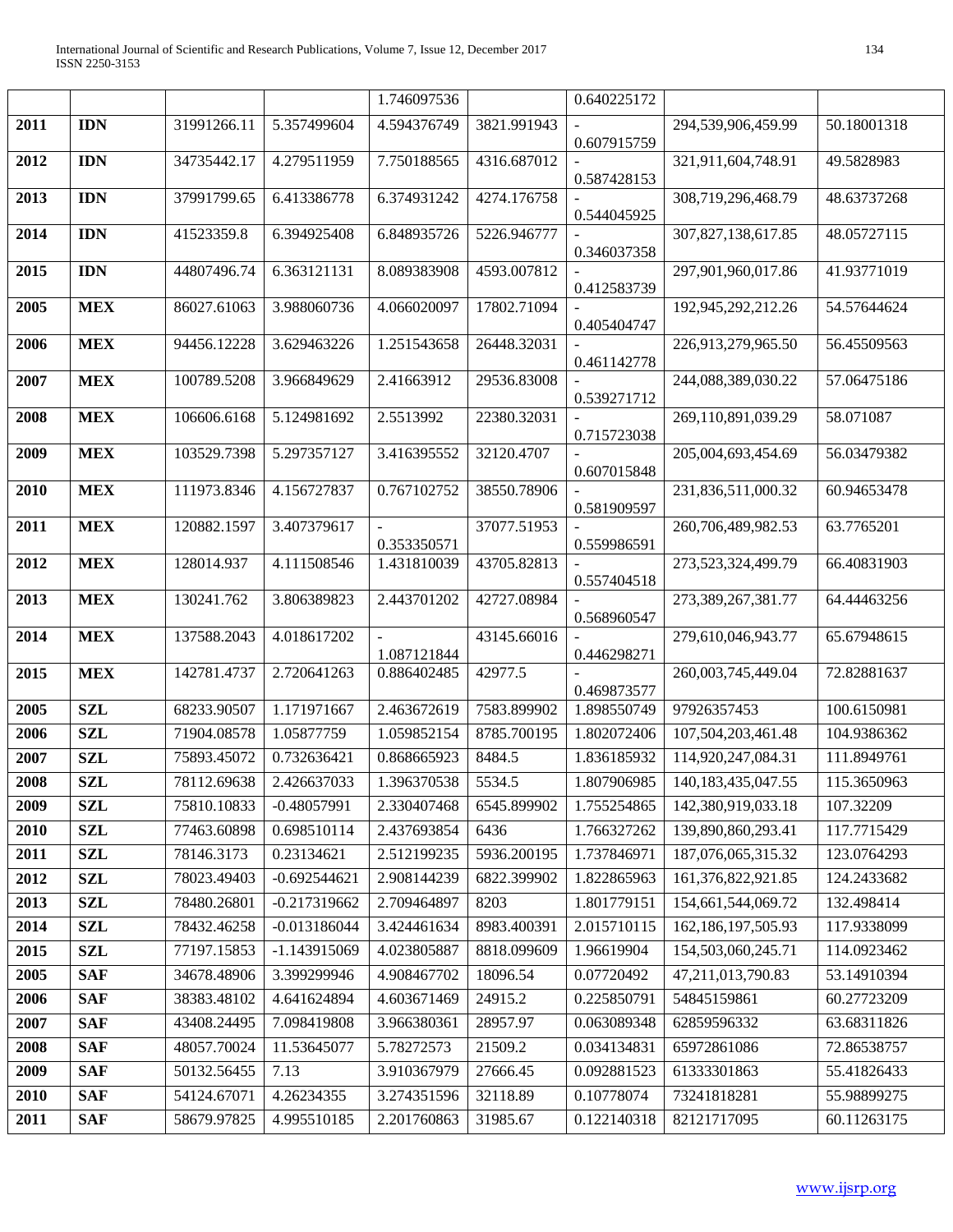| 2012 | <b>SAF</b>  | 62314.13348 | 5.653583003    | 3.068624022           | 39250.34    | 0.087752059             | 79130694275            | 60.8974883  |
|------|-------------|-------------|----------------|-----------------------|-------------|-------------------------|------------------------|-------------|
| 2013 | <b>SAF</b>  | 66444.41642 | 5.445279482    | 2.372363812           | 46256.23    | 0.141368791             | 77368333834            | 63.98306864 |
| 2014 | <b>SAF</b>  | 70239.77082 | 6.375259009    | 3.147081205           | 49770.6     | 0.167696506             | 72892275655            | 64.08693579 |
| 2015 | <b>SAF</b>  | 72619.66233 | 4.588271042    | 5.436978496           | 50693.76    | 0.055837739             | 65212988581            | 62.45246154 |
| 2005 | <b>SNG</b>  | 49715.38497 | 0.425106277    | 3.00689269            | 2347.340088 | 1.763961434             | 27224885845            | 422.3304601 |
| 2006 | <b>SNG</b>  | 53355.03872 | 1.020916335    | 3.531769737           | 2985.830078 | 1.627534628             | 32993202845            | 430.3576128 |
| 2007 | <b>SNG</b>  | 59113.86024 | 2.095144195    | $\sim$<br>0.501595468 | 3482.300049 | 1.645531893             | 41611770951            | 398.6578055 |
| 2008 | <b>SNG</b>  | 56201.31107 | 6.518590053    | 6.975659728           | 1761.560059 | 1.643187404             | 58509364619            | 439.6566811 |
| 2009 | <b>SNG</b>  | 56111.05842 | 0.60362173     | 1.795752326           | 2897.620117 | 1.60406971              | 53230938467            | 360.2307242 |
| 2010 | <b>SNG</b>  | 63497.75801 | 2.8            | 5.428484038           | 3190.040039 | 1.683472276             | 65890135680            | 372.0993631 |
| 2011 | <b>SNG</b>  | 66781.21831 | 5.252918288    | 4.222769165           | 2646.350098 | 1.725911975             | 74380664653            | 374.7024465 |
| 2012 | <b>SNG</b>  | 68047.67755 | 4.528650647    | 4.615962343           | 3167.080078 | 1.783310533             | 86131871649            | 367.1354554 |
| 2013 | <b>SNG</b>  | 69594.31853 | 2.378490176    | 6.123142225           | 3167.429932 | 1.754303932             | 91030128666            | 361.5913198 |
| 2014 | <b>SNG</b>  | 70966.83489 | 1.01010101     | 5.304279563           | 3365.149902 | 1.894174695             | 88613369111            | 359.7734492 |
| 2015 | <b>SNG</b>  | 72711.44617 | $-0.541666667$ | 3.650318758           | 2882.72998  | 1.881533384             | 76961739889            | 326.1170607 |
| 2005 | <b>TRKY</b> | 9562.714583 | 10.13840492    | 13                    | 39777.7     | 0.157330751             | 96545686216            | 47.20687977 |
| 2006 | <b>TRKY</b> | 11038.40863 | 9.597242123    | 17.25                 | 39117.46    | 0.042623896             | 117,089,235,841.79     | 50.25095627 |
| 2007 | <b>TRKY</b> | 12129.3599  | 8.75618091     | 14.75                 | 55538.13    | 0.017823217             | 136,336,614,699.71     | 49.80711384 |
| 2008 | <b>TRKY</b> | 13512.58709 | 10.44412838    | 14                    | 26864.07    | 0.082914889             | 159,078,255,320.14     | 52.24859536 |
| 2009 | <b>TRKY</b> | 13367.12192 | 6.250976631    | 6.75                  | 52825.02    | 0.102633081             | 91802851686            | 47.73824172 |
| 2010 | <b>TRKY</b> | 15195.58881 | 8.566444206    | 6.25                  | 66004.48    | 0.117895745             | 142,744,467,453.31     | 47.96891989 |
| 2011 | <b>TRKY</b> | 17651.87883 | 6.471879671    | 5.75                  | 51266.62    | 0.078580931             | 182,507,445,921.51     | 56.62410414 |
| 2012 | <b>TRKY</b> | 18928.70913 | 8.891569965    | 5.50                  | 78208.44    | 0.043099292             | 158,817,780,432.71     | 57.75483545 |
| 2013 | <b>TRKY</b> | 20561.72152 | 7.493090305    | 4.50                  | 67801.73    | 0.084074967             | 169,940,974,409.95     | 57.81471052 |
| 2014 | <b>TRKY</b> | 22550.08252 | 8.854572714    | 8.25                  | 85721.13    | 0.036803551             | 159,846,347,055.18     | 60.01304994 |
| 2015 | <b>TRKY</b> | 24833.6709  | 7.670853648    | 7.50                  | 71726.99    | 0.060295328             | 129,991,283,847.56     | 58.80189218 |
| 2005 | <b>KOR</b>  | 19107479.1  | 2.754383872    | $-0.2$                | 1379.369995 | 0.966920614             | 288, 868, 543, 985. 27 | 71.18429245 |
| 2006 | <b>KOR</b>  | 19971381.76 | 2.241725583    | 1.7                   |             | 1434.459961 0.839708567 | 330,864,624,229.09     | 73.55135    |
| 2007 | <b>KOR</b>  | 21467247.02 | 2.534347678    | 2.3                   | 1897.130005 | 1.019462824             | 365,763,604,977.87     | 77.24301702 |
| 2008 | <b>KOR</b>  | 22564281.49 | 4.674315076    | $-3.9$                | 1124.469971 | 0.852614224             | 330,917,827,710.93     | 99.93354412 |
| 2009 | <b>KOR</b>  | 23417244.32 | 2.757000942    | 5.7                   | 1682.77002  | 0.977843881             | 256, 741, 716, 460. 57 | 90.41263765 |
| 2010 | <b>KOR</b>  | 25608148.7  | 2.955862822    | $-1.7$                | 2051        | 0.990108788             | 350,490,155,796.28     | 95.65409371 |
| 2011 | <b>KOR</b>  | 26771715.39 | $\overline{4}$ | 4.6                   | 1825.73999  | 1.022975683             | 396, 317, 992, 341.55  | 110.0000525 |
| 2012 | <b>KOR</b>  | 27546685.3  | 2.192307692    | 7.8                   | 1997.050049 | 0.978604615             | 379,085,369,989.17     | 109.8862207 |
| 2013 | <b>KOR</b>  | 28463855.47 | 1.307866014    | 6.4                   | 2011.339966 | 0.947237074             | 379,959,901,462.56     | 102.7707529 |
| 2014 | <b>KOR</b>  | 29471692.57 | 1.272406427    | 6.8                   | 1915.589966 | 0.980184615             | 413,194,869,172.72     | 95.29721597 |
| 2015 | <b>KOR</b>  | 30791831.09 | 0.706162876    | 8.1                   | 1961.310059 | 0.9546206               | 3.92531E+11            | 84.84284047 |
| 2005 | <b>PAK</b>  | 42383.51135 | 9.06332737     | 9                     | 7825.115    |                         | 20894375783            | 35.25329003 |
|      |             |             |                |                       |             | 0.880630434             |                        |             |
| 2006 | <b>PAK</b>  | 52491.31174 | 7.921084401    | 9.5                   | 10699.98333 | 0.837861001             | 26535887438            | 35.68172966 |
| 2007 | <b>PAK</b>  | 57832.63838 | 7.598684411    | 10                    | 12870.75    |                         | 28628810143            | 32.99042857 |
|      |             |             |                |                       |             | 0.877634823             |                        |             |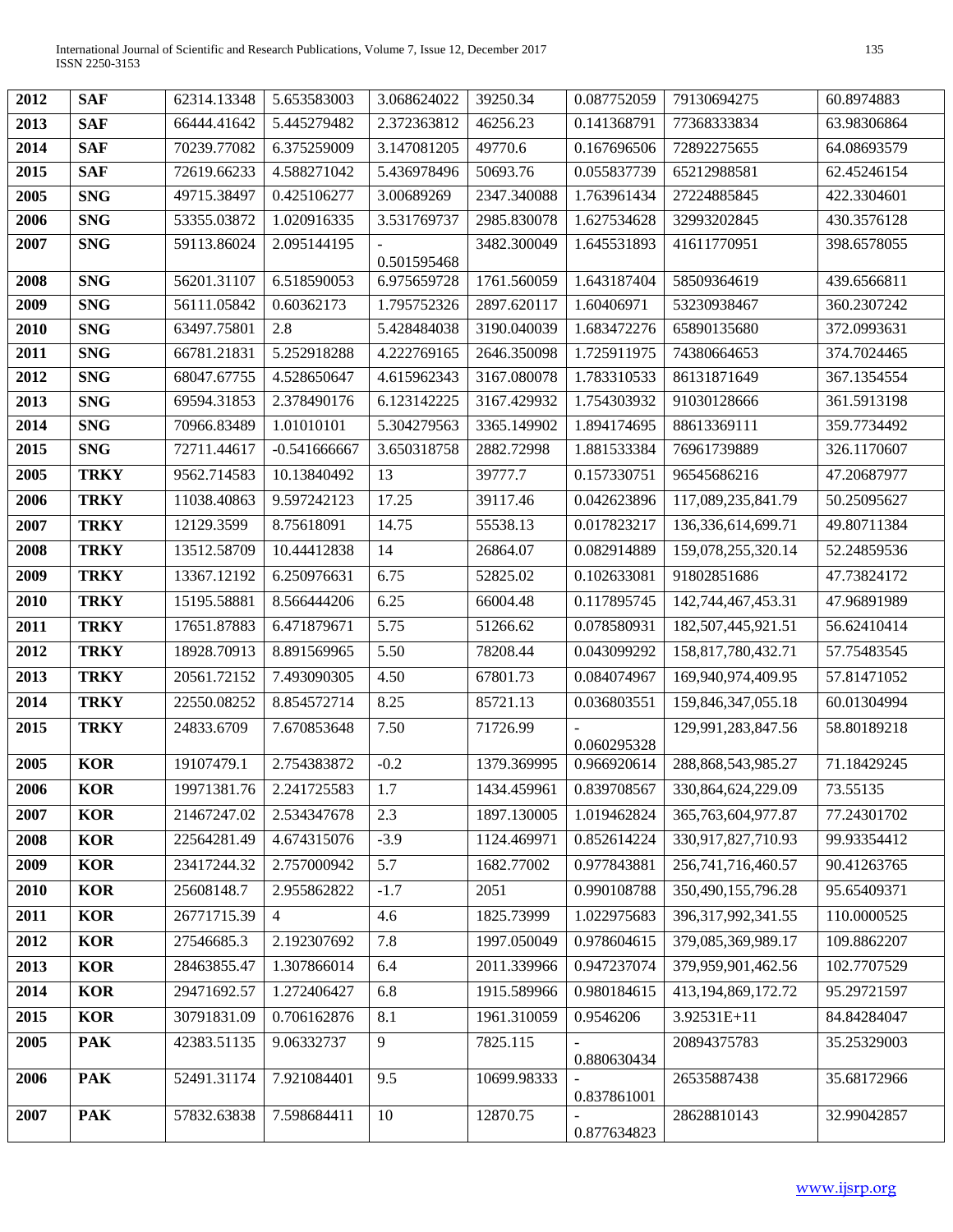| 2008 | <b>PAK</b>    | 65223.59687 | 20.28612109    | 15          | 11509.77917 | 0.974739671   | 32664881328          | 35.59420149 |
|------|---------------|-------------|----------------|-------------|-------------|---------------|----------------------|-------------|
| 2009 | <b>PAK</b>    | 79267.52991 | 13.64776506    | 12.5        | 7659.475    | 0.841721177   | 29509938432          | 32.07184826 |
| 2010 | <b>PAK</b>    | 87430.33079 | 13.88113926    | 14          | 10242.60917 | 0.739236593   | 28038369150          | 32.86892658 |
| 2011 | <b>PAK</b>    | 105236.8114 | 11.91676947    | 12          | 11797.175   | 0.909726799   | 30159882855          | 32.93990515 |
| 2012 | <b>PAK</b>    | 113006.6267 | 9.68505341     | 9.5         | 14571.04167 | $-0.90092206$ | 33827981325          | 32.80550221 |
| 2013 | <b>PAK</b>    | 123509.4056 | 7.689503655    | 10          | 21123.325   | $-0.87008512$ | 34584128656          | 33.33359868 |
| 2014 | <b>PAK</b>    | 135470.5922 | 7.191671165    | 9.5         | 28953.43333 | $-0.77980125$ | 35762880042          | 30.90124462 |
| 2015 | <b>PAK</b>    | 144945.0325 | 2.539515909    | 6.5         | 33536.39    | 0.788428545   | 41956347066          | 27.60429206 |
| 2005 | <b>JAP</b>    | 3943736.157 | $-0.273110982$ | 2.965167285 | 16111.43    | 1.240397215   | 1,027,131,635,247.17 | 27.21757957 |
| 2006 | <b>JAP</b>    | 3963012.499 | 0.2406639      | 2.817865977 | 17225.83    | 1.352897286   | 988,138,363,687.49   | 31.08646956 |
| 2007 | <b>JAP</b>    | 4007587.441 | 0.057951817    | 2.840427374 | 15307.78    | 1.327639103   | 996,888,415,206.34   | 33.80276473 |
| 2008 | <b>JAP</b>    | 3913771.347 | 1.373489988    | 3.215382464 | 8859.56     | 1.319467902   | 1,114,189,793,874.78 | 35.22831679 |
| 2009 | <b>JAP</b>    | 3679420.057 | -1.346718903   | 2.234797054 | 10546.44    | 1.297135592   | 990,174,211,633.85   | 25.02483876 |
| 2010 | <b>JAP</b>    | 3768852.19  | $-0.719781584$ | 3.841931309 | 10228.92    | 1.325760841   | 1,089,376,953,038.22 | 29.19016841 |
| 2011 | <b>JAP</b>    | 3689475.406 | $-0.283333333$ | 3.417701329 | 8455.35     | 1.295517802   | 1,193,177,290,212.64 | 31.20104873 |
| 2012 | <b>JAP</b>    | 3726294.697 | $-0.033428046$ | 2.359605798 | 10395.18    | 1.333337069   | 1,242,770,197,033.68 | 31.37659449 |
| 2013 | <b>JAP</b>    | 3762281.201 | 0.35947166     | 1.874018721 | 16291.31    | 1.420130134   | 1,041,943,891,712.03 | 35.22010872 |
| 2014 | <b>JAP</b>    | 3830188.828 | 2.748854644    | 0.444959293 | 17450.77    | 1.598576188   | 1,002,789,367,848.90 | 38.59669839 |
| 2015 | <b>JAP</b>    | 3931172.864 | 0.786380219    |             | 19033.71    | 1.511390209   | 907,583,826,456.55   | 36.77593295 |
| 2005 | NZ            | 39414.59639 | 3.037020739    | 5.698296604 | 3370.51001  | 1.847737789   | 29162852918          | 58.01971326 |
| 2006 | NZ            | 41129.14018 | 3.365404493    | 5.422725118 | 4055.469971 | 1.789780974   | 26500875430          | 59.56690237 |
| 2007 | NZ            | 44235.99602 | 2.37614328     | 2.912735425 | 4041.379883 | 1.828041077   | 33989858161          | 58.37168975 |
| 2008 | $\mathbf{NZ}$ | 44512.88793 | 3.958944282    | 5.940477498 | 2715.709961 | 1.852475643   | 30226330217          | 64.33739769 |
| 2009 | $\mathbf{NZ}$ | 45146.88793 | 2.115655853    | 3.553163547 | 3230.149902 | 1.936274171   | 23852832782          | 55.16218874 |
| 2010 | NZ            | 46757.99297 | 2.302025783    | 2.850439158 | 3309.030029 | 1.868650198   | 29437959360          | 58.22641695 |
| 2011 | NZ            | 48640.51095 | 4.432943294    | 3.952278374 | 3274.709961 | 1.90762198    | 34439879918          | 59.18073532 |
| 2012 | NZ            | 49453.50605 | 0.883430295    | 6.347885757 | 4066.51001  | 1.888392687   | 37117075815          | 56.88911723 |
| 2013 | NZ            | 52346.86297 | 1.302862025    | 0.499152389 | 4737.009766 | 1.871443868   | 41156857321          | 56.04481142 |
| 2014 | NZ            | 53498.01539 | 0.906599199    | 5.211159486 | 5568.279785 | 2.017012119   | 45317829565          | 55.23501617 |
| 2015 | NZ            | 54215.67987 | 0.229837025    | 5.884333026 | 6324.259766 | 2.020877361   |                      |             |
| 2005 | <b>MAL</b>    | 21072.08044 | 2.960865088    | 2.672968811 | 975.6       | 0.573896587   | 32146497320          | 203.8544606 |
| 2006 | <b>MAL</b>    | 22723.29548 | 3.609235642    | 2.40917258  | 1096.61     | 0.531805754   | 36936644676          | 202.5776539 |
| 2007 | <b>MAL</b>    | 24890.56833 | 2.027353178    | 1.456565344 | 1447.04     | 0.495819509   | 45308936467          | 192.4661076 |
| 2008 | <b>MAL</b>    | 28309.59805 | 5.440782211    | 3.903257124 | 1516.22     | 0.379079491   | 49528911865          | 176.6685921 |
| 2009 | <b>MAL</b>    | 25771.1733  | 0.583308406    | 11.78209182 | 1279.95     | 0.487014383   | 36074113094          | 162.5590474 |
| 2010 | <b>MAL</b>    | 29212.2904  | 1.710037175    | 2.112391945 | 1528.01     | 0.526669681   | 59638943218          | 157.9450084 |
| 2011 | <b>MAL</b>    | 31908.93351 | 3.2            | 0.471868628 | 1594.74     | 0.523158252   | 69090196078          | 154.9377943 |
| 2012 | <b>MAL</b>    | 33466.09496 | 1.655361757    | 3.748526193 | 1688.95     | 0.504085958   | 80964775965          | 147.841804  |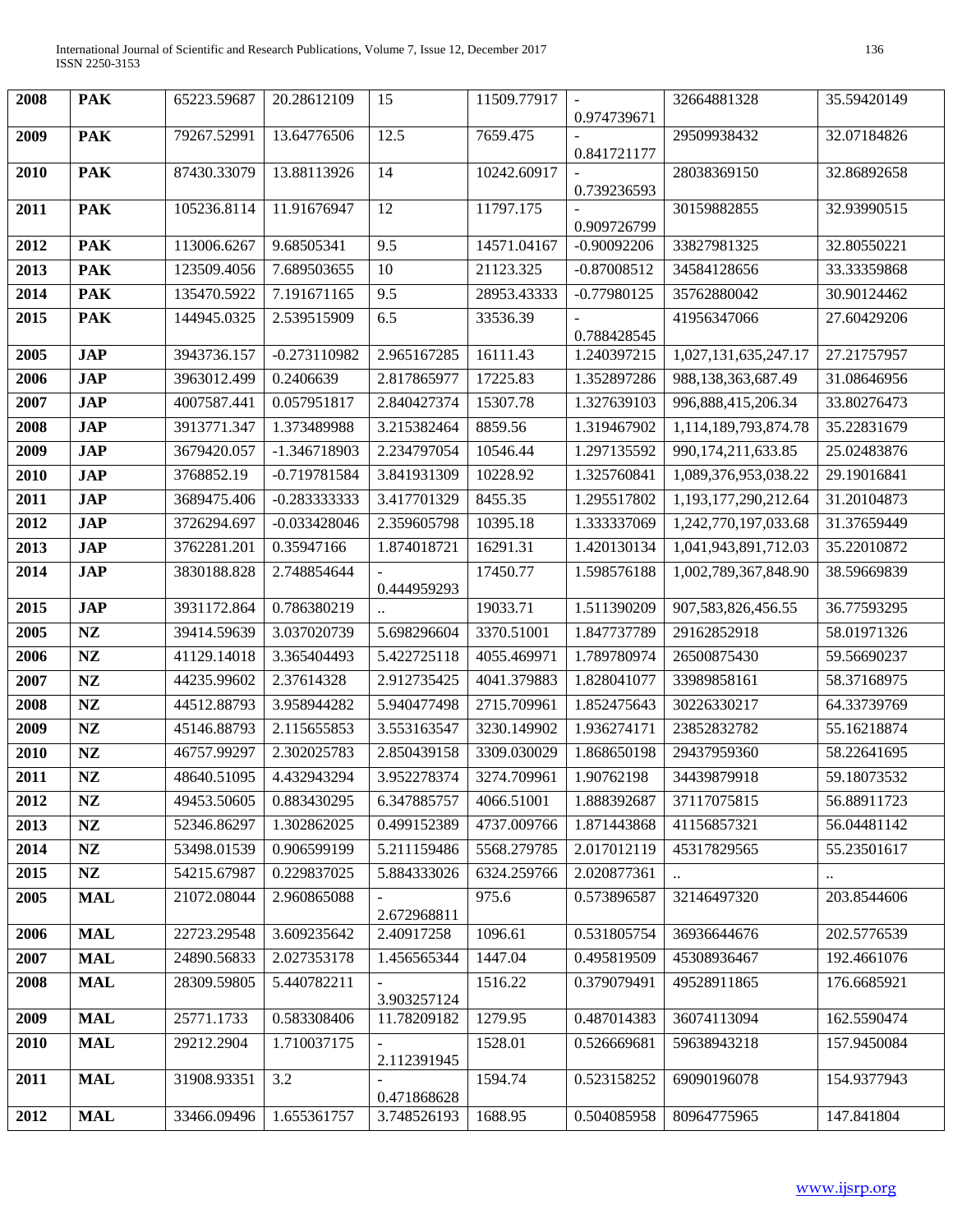| 2013 | <b>MAL</b>  | 34576.8925  | 2.105012312    | 4.428648075    | 1872.52     | 0.471053481   | 83878257006            | 142.7211316 |
|------|-------------|-------------|----------------|----------------|-------------|---------------|------------------------|-------------|
| 2014 | <b>MAL</b>  | 37006.89288 | 3.142990509    | 2.062910988    | 1892.65     | 0.640487909   | 84573314186            | 138.3094465 |
| 2015 | <b>MAL</b>  | 38141.76034 | 2.104389802    | 4.992483787    | 1862.8      | 0.574284315   | 74328767123            | 134.1550762 |
| 2005 | <b>SPN</b>  | 21317.2679  | 3.369714479    | 2.25           | 10733.88951 | 1.097162247   | 347, 364, 755, 627. 41 | 54.33510358 |
| 2006 | <b>SPN</b>  | 22703.48802 | 3.515804737    | 3.5            | 14146.48567 | 1.096758008   | 395,755,865,010.66     | 55.65927296 |
| 2007 | <b>SPN</b>  | 23897.4884  | 2.786703534    | $\overline{4}$ | 15182.28442 | 1.129535794   | 463,558,718,861.21     | 57.40645647 |
| 2008 | <b>SPN</b>  | 24289.6032  | 4.075721828    | 2.5            | 9195.790487 | 1.166415334   | 483,890,435,037.35     | 55.75883326 |
| 2009 | <b>SPN</b>  | 23273.6289  | $-0.287977653$ | 1              | 11939.9879  | 1.132894158   | 368,259,238,677.41     | 46.49797875 |
| 2010 | <b>SPN</b>  | 23207.06336 | 1.799740168    | $\mathbf{1}$   | 9859.089619 | 1.15826571    | 337,150,993,377.48     | 52.34463828 |
| 2011 | <b>SPN</b>  | 22900.11208 | 3.196242972    | $\mathbf{1}$   | 8566.291125 | 1.17639935    | 325,975,813,177.65     | 58.08804639 |
| 2012 | <b>SPN</b>  | 22296.42686 | 2.445914628    | 0.75           | 8167.491724 | 1.053011656   | 271,087,928,279.24     | 59.75565554 |
| 2013 | <b>SPN</b>  | 22120.78517 | 1.408628285    | 0.25           | 9916.690147 | 1.006315708   | 262, 131, 837, 144. 67 | 60.70425649 |
| 2014 | <b>SPN</b>  | 22399.74706 | $-0.14703181$  | 0.05           | 10279.48958 | 0.936970949   | 273, 203, 665, 405.52  | 62.59585462 |
| 2015 | <b>SPN</b>  | 23292.33776 | $-0.501190518$ | 0.05           | 9544.190524 | 0.896967769   | 247,701,009,204.84     | 63.80580656 |
| 2005 | <b>PLPN</b> | 65911.99587 | 6.516853933    | 4.116958779    | 2412.5      |               | 22212345169            | 97.87854923 |
| 2006 | <b>PLPN</b> | 71594.35961 | 5.485232068    | 4.601887334    | 1983.07     | 0.356676906   | 22008992334            | 94.94082587 |
|      |             |             |                |                |             | 0.413593471   |                        |             |
| 2007 | <b>PLPN</b> | 77476.3331  | 2.9            | 5.433189672    | 3873.5      |               | 25895044043            | 86.6194089  |
| 2008 | <b>PLPN</b> | 85505.53613 | 8.260447036    | 1.117651519    | 3617.29     | 0.477001756   | 33598859259            | 76.28226657 |
|      |             |             |                |                |             | 0.563868046   |                        |             |
| 2009 | <b>PLPN</b> | 87581.60699 | 4.219030521    | 5.636603046    | 3119.96     |               | 27929336109            | 65.59038464 |
| 2010 | <b>PLPN</b> | 96771.13315 | 3.789836348    | 3.310495797    | 4397.3      | 0.598299861   | 40997390701            | 71.41949127 |
|      |             |             |                |                |             | 0.583839178   |                        |             |
| 2011 | <b>PLPN</b> | 102732.3294 | 4.647302905    | 2.539402681    | 4550.53     | 0.538985491   | 45873673937            | 67.69791655 |
| 2012 | <b>PLPN</b> | 109991.4972 | 3.172085646    | 3.639468291    | 5832.83     |               | 45525863865            | 64.89944361 |
|      |             |             |                |                |             | 0.537728429   |                        |             |
| 2013 | <b>PLPN</b> | 118295.457  | 2.997694081    | 3.603501406    | 7392.2      | $-0.41917181$ | 54410763091            | 60.24528933 |
| 2014 | <b>PLPN</b> | 127525.7521 | 4.104477612    | 2.248665252    | 7360.75     | 0.328092903   | 58467535995            | 61.2633898  |
| 2015 | <b>PLPN</b> | 131929.6934 | 1.433691756    | 6.305392751    | 8127.48     |               | 60104336208            | 63.03549254 |
|      |             |             |                |                |             | 0.345095426   |                        |             |
| 2005 | <b>HUNG</b> | 2226534.676 | 3.550808314    | 5.972929464    | 20784.74    | 0.8260535     | 28664396929            | 127.8585295 |
| 2006 | <b>HUNG</b> | 2396777.201 | 3.878312373    | 4.38666295     | 24844.32    | 0.962626398   | 29558239460            | 149.6942287 |
| 2007 | <b>HUNG</b> | 2539697.666 | 7.935008875    | 3.545833306    | 26235.63    | 0.920392752   | 33757042856            | 155.9277053 |
| 2008 | <b>HUNG</b> | 2693525.465 | 6.066157153    | 4.944753906    | 12241.69    | 0.892237425   | 38910978989            | 158.9195396 |
| 2009 | <b>HUNG</b> | 2619935.845 | 4.209189843    | 6.833506908    | 21227.01    | 0.758864164   | 26434471985            | 145.4816504 |
| 2010 | <b>HUNG</b> | 2705163.278 | 4.881345076    | 5.209260336    | 21327.07    | 0.747602463   | 26980653073            | 159.1635759 |
| 2011 | <b>HUNG</b> | 2821359.43  | 3.920735315    | 5.984487094    | 16974.24    | 0.744783461   | 28723006143            | 168.2130532 |
| 2012 | <b>HUNG</b> | 2885770.6   | 5.667639606    | 5.311233912    | 18173.2     | 0.604356468   | 24812108468            | 166.8245808 |
| 2013 | <b>HUNG</b> | 3038992.803 | 1.721102477    | 3.13542583     | 18564.08306 | 0.572680831   | 28390791032            | 164.9966447 |
| 2014 | <b>HUNG</b> | 3261518.306 | $-0.222315061$ | 1.1673418      | 16634.00044 | 0.49717474    | 31835575841            | 170.3687526 |
| 2015 | <b>HUNG</b> | 3424369.249 | $-0.070282476$ | 1.112430873    | 23920.64571 | 0.404108435   | 26430118228            | 172.5429198 |